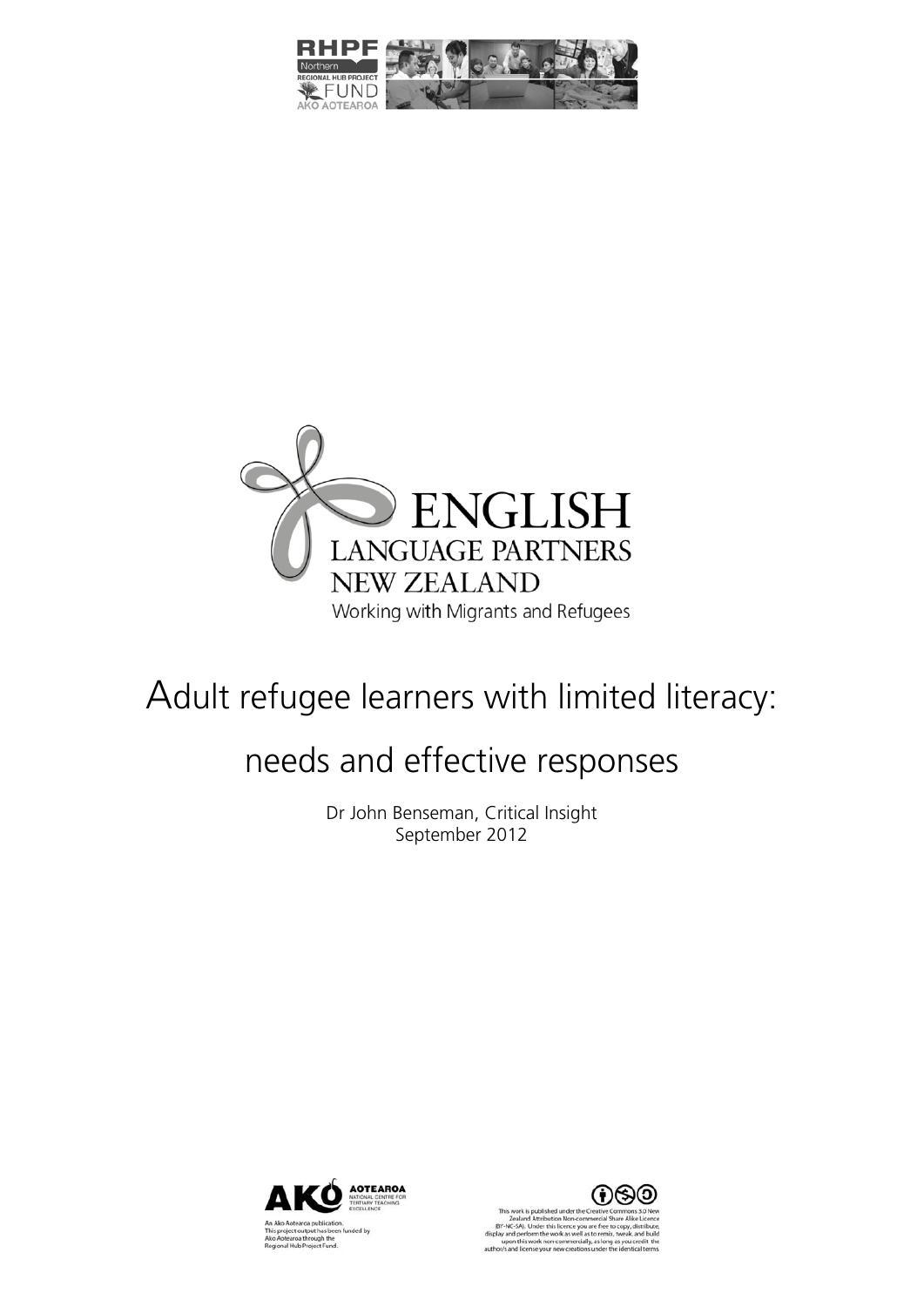## **Contents**

| <b>Introduction</b>                                                                        | page 3                        |
|--------------------------------------------------------------------------------------------|-------------------------------|
| Research purpose                                                                           | page 4                        |
| Related research                                                                           | page 4                        |
| The importance of learning English and literacy skills                                     | page 5                        |
| Educational provision for refugees                                                         | page 6                        |
| Learning issues                                                                            | page 6                        |
| Teaching strategies                                                                        | page 9                        |
| Educational provision                                                                      | page 11                       |
| The ESOL-Literacy Programme in English Language Partners                                   | page 11                       |
| Methodology                                                                                | page 12                       |
| Ethics                                                                                     | page 14                       |
| Course description                                                                         | page 14                       |
| <b>Findings</b>                                                                            | page 16                       |
| Learners' perspectives<br>Key factors in learning                                          | page 16<br>page 18            |
| Course tutors' perspectives<br>Assessment of learning impact<br>Key strategies for success | page 18<br>page 20<br>page 21 |
| Bilingual assistant tutors' perspectives<br>Key factors for success<br>Outcomes            | page 23<br>page 24<br>page 25 |
| <b>Discussion</b>                                                                          | Page 25                       |
| <b>Conclusion</b>                                                                          | page 27                       |
| <b>References</b>                                                                          | page 30                       |
| <b>Appendix A: Consent form</b>                                                            | page 32                       |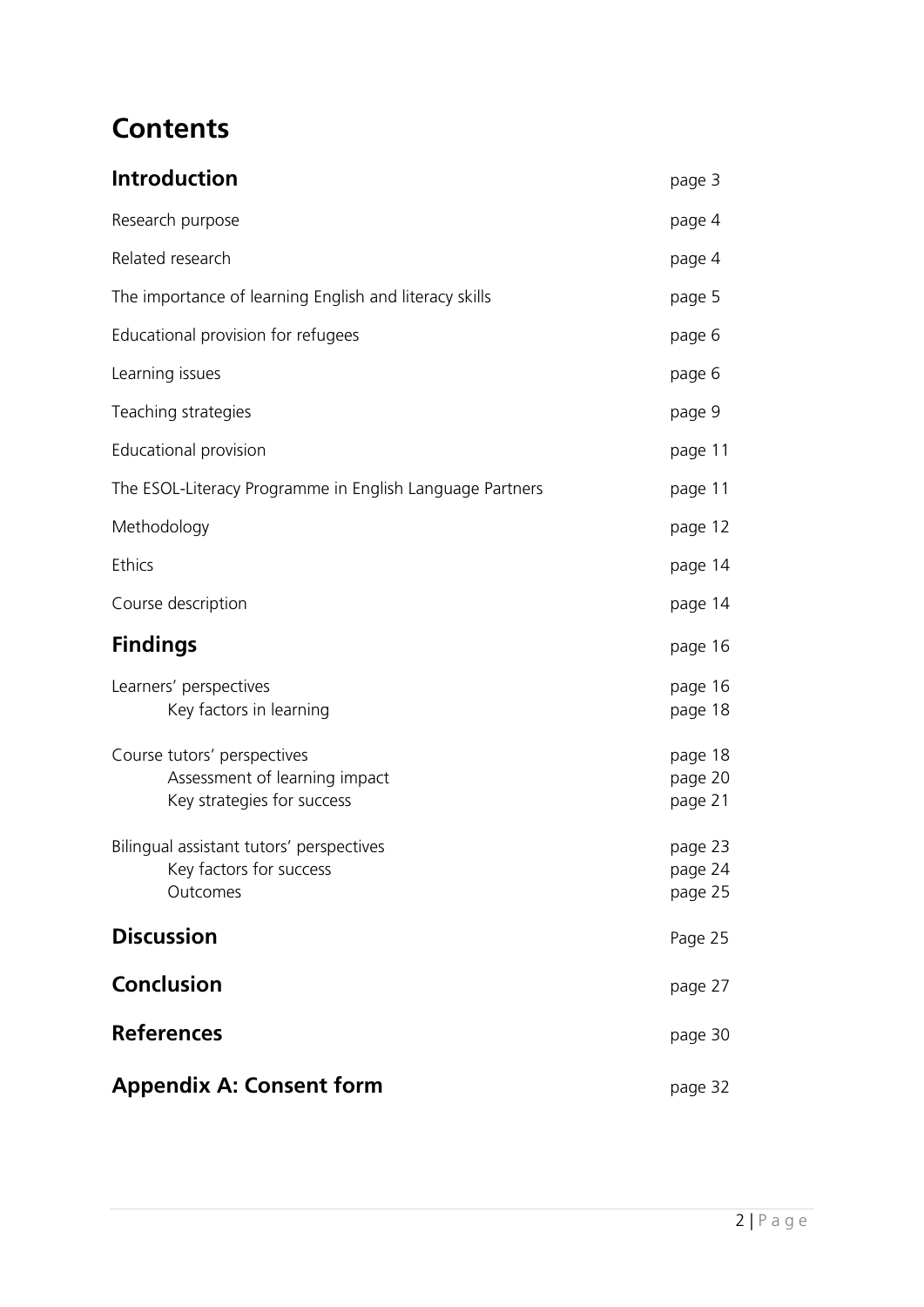## **Introduction**

The 1951 Convention Relating to the Status of Refugees defines a refugee as:

*'. . . a person who, owing to a well-founded fear of being persecuted for reasons of race, religion, nationality, membership of a particular social group or political opinion, is outside the country of his nationality and is unable or, owing to such fear, is unwilling to avail himself of the protection of that country.'*  (http://www.refugeeservices.org.nz/refugees\_and\_new\_zealand ) Currently, New Zealand accepts up to 750 refugees each year from around the world from countries as diverse as Somalia, Zimbabwe, Congo, Iraq, Columbia, Indonesia, Ethiopia, Burma, Bosnia, Eritrea, Iran, Bhutan and Afghanistan.

Typically, these people are 'the casualties of crises such as brutal regimes, civil war, anarchy and famine. Often, they are at risk because of their ethnicity, political beliefs or religion. They may have endured persecution, torture, rape or abduction, or have witnessed killings. Many arrive after perilous journeys and detention in refugee camps, having lost loved ones, homes, possessions and jobs' (http://www.teara.govt.nz/en/refugees/1).

Once they arrive in New Zealand, the refugees who have spent time in transit camps are initially inducted over a six-week period into local life at the Mangere Refugee Centre in Auckland.<sup>1</sup> They are also introduced to major refugee-focussed NGOs and other settlement agencies. From here, the new arrivals are dispersed around the country, going to larger population centres such as Auckland, Hamilton, Palmerston North, Wellington, Nelson and Christchurch. These centres are usually chosen because there are already compatriots settled there, as in the case of the Bhutanese in Palmerston North and Feilding and the Columbians in the Hutt Valley. Those who have been sponsored as part of family repatriation usually join their families directly on arrival in New Zealand.

On reaching their new destination, a range of services come into operation to help in the settlement process, including the Department of Labour, the Refugee Quota Branch and its Settlement Division, Work and Income, the local health board, Refugee Services Aotearoa, Regional Migrant Service (ARMS)<sup>2</sup> and Refugees as Survivors<sup>3</sup> - as well as a range of educational groups and institutions (see Woodley & Williams, 2012 for the example of Auckland).

Each new arrival is entitled to ESOL provision with a TEC-funded provider that usually matches the language and literacy skills of the learners. Typically, those with more education study at more formal institutions such as polytechnics, while those with lowlevel skills attend courses run by community-based organisations such as English Language Partners (ELP). Many often also attend non-government-funded programmes such as those offered at local churches if they are available in their community.

 <sup>1</sup> The Centre is currently under review.

<sup>2</sup> In Auckland only

<sup>&</sup>lt;sup>3</sup> In Auckland and Wellington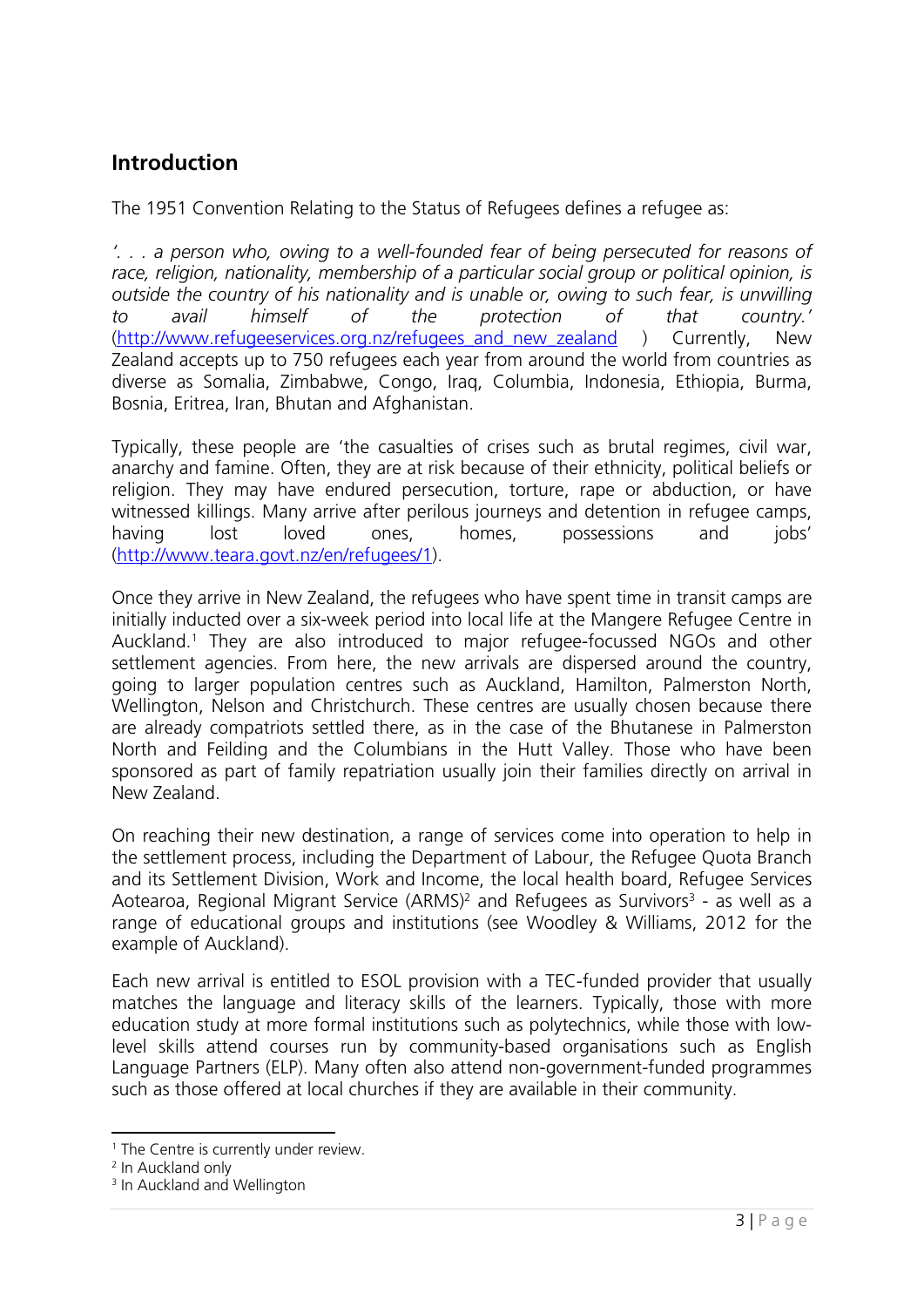#### **Research purpose**

The purpose of this study was to document and analyse the learning needs and issues of adult refugees with low language and literacy skills by looking at how their prior experiences and current contexts affect their educational participation and learning. In addition, the study has sought to identify educational strategies for teaching these learners and provide a teaching resource for other teachers based on the project's findings. The specific focus of the study was adult refugee learners with low-level language and literacy skills currently enrolled in educational programmes with ELP.

#### **Related research**

The purpose of this research review is to identify any studies about the challenges (and responses) of teaching adult refugee learners with low levels of literacy, language and numeracy (LLN) skills in English. The prime focus of the review is on the teaching of refugees as adult language learners, rather than broader topics such as settlement, although some of these topics are relevant to what happens in the classroom. Much of the literature covers immigrants generally or both immigrants and refugees; where possible, this review has been restricted to refugees only, as Hayward (2007, p. 18) points out there are important differences between the two groups:

- Refugees' migration is involuntary
- Refugees' migratory journeys are often precipitated by traumatic events and sustained periods living in transit camps
- Because of their sustained and prolonged losses, refugees' coping skills may be diminished and they may be less well equipped to deal with the new challenges of re-settlement.

Finally, it should be noted that refugees are a diverse group educationally with some having tertiary qualifications, but this study is concerned only with those who have low levels of literacy skills in their first language.

There is no authoritative data on the educational qualifications of refugees, but Blaker and Hardman (2001) report that 80% of adult quota refugees in New Zealand since 1995 have not completed a primary school education and about half of this group are pre-literate with the remainder semi-literate. Teachers of English to Speakers of Other Languages Aotearoa New Zealand (2003) also report that of the quota refugee intake since 1994, 40% have no literacy skills in their own language and a further 40% who have beginner-level English have had fewer than seven years of schooling.

The initial sweep of literature for this review produced a large body of literature about refugees in general and one on refugee children (Hamilton & Anderson, 2000), but overall there were very few that matched the specific focus of this review. Secondly, many of the articles were based on writers' opinions<sup>4</sup> rather than original empirical studies. The result is that only a small number of references match the review's aims. This paucity of pedagogically-oriented research has also been noted by writers about New Zealand ESOL (Roach & Roskvist, 2007; Teachers of English to Speakers of Other Languages Aotearoa New Zealand, 2003).

 4 Because of the low number of studies, some opinion articles have been included where they are based on relevant experience and credibility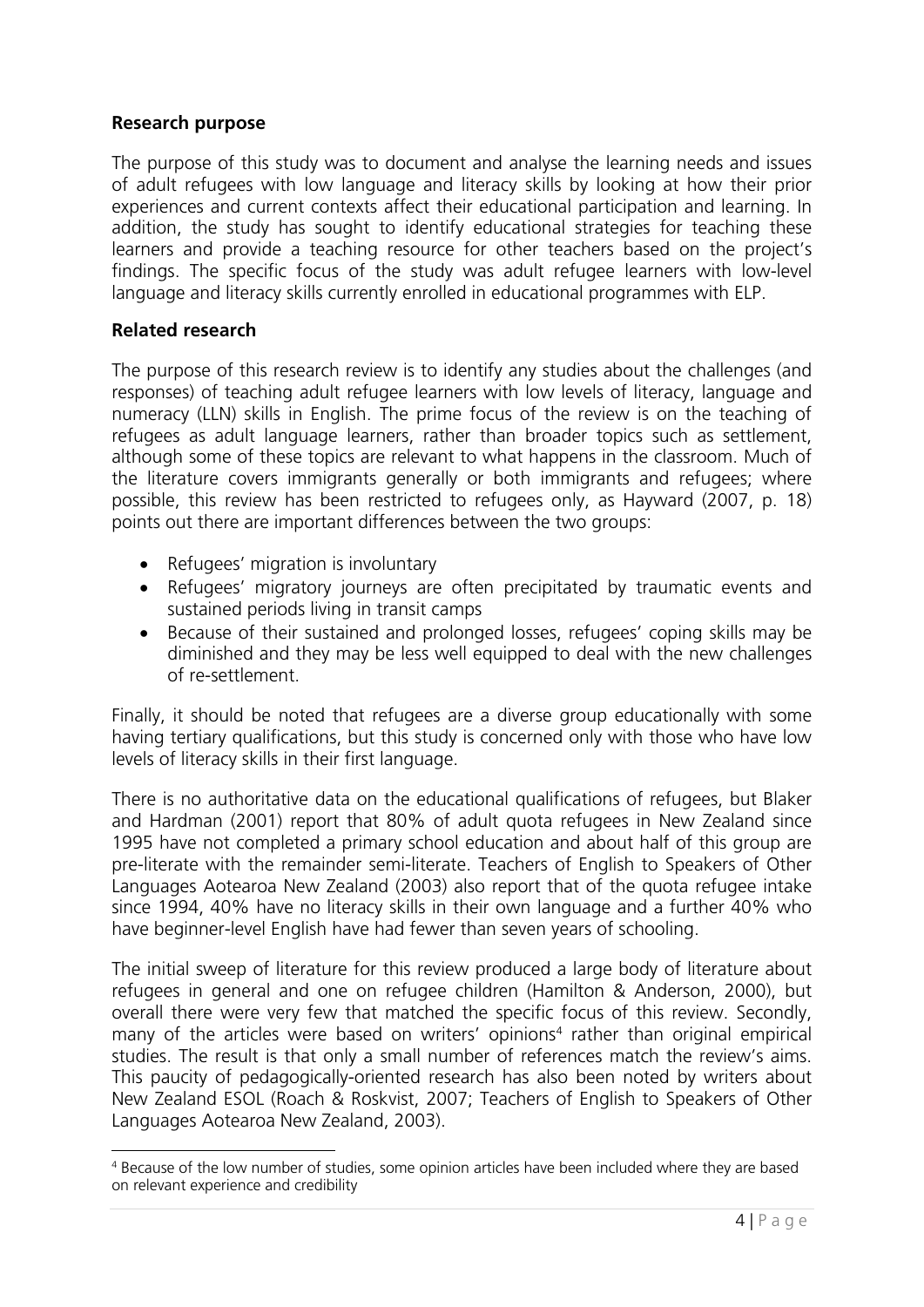## **The importance of learning English and literacy skills**

There is some research evidence (Strategic Social Policy Group, 2008) that shows that becoming literate in the host country's language is essential for making friends outside their own community, finding and sustaining employment, as well as maintaining social and psychological well-being. This report quotes (p. 49) Winkelmann and Winkelmann's study (1998: 63) on the labour market position of migrant cohorts using 1981, 1991 and 1996 Census data, which found that the incomes of migrants proficient in English exceeded those of similar migrants who were non-proficient by approximately 37%. They also quote a Ministry of Education report on international students showing that those with better English language proficiency had more friends and were more satisfied with their life in New Zealand.

Refugees are therefore often identified as a high-need target group for educational interventions. This need is argued for both children and adults. With highly-qualified adult refugees, the need is usually about securing employment opportunities in keeping with their qualifications and work expertise. The New Zealand Immigration Service report *Refugee Voices* (2004, p. 232) indicated that only between 12% and 53% of refugees were working two years after arrival. Many of this group were working parttime and were still supplementing their income with a government benefit.

For those adults with minimal or no schooling experience, the need is primarily centred on their lack of literacy skills (including English language), often complicated by the fact that many are not literate in their first languages. Not being literate in one's first language has considerable implications for learning literacy skills in a second language. For example, if reading is not informed by the knowledge that text has meaning which is learned by learning to read in the first language, then learning to read in a second language will invariably be difficult and slower.

As Bigelow and Schwarz (2010, p.9)<sup>5</sup> argue,

Besides learning specific processing skills, a literate person learns to process information in ways qualitatively different from those of a non-literate person. Formal schooling provides particular skills, possibly used primarily in formal school settings, and the combination of thinking and performance skills is a reciprocal relationship that permits learning in a formal classroom setting. Gombert (1994) reasoned that the more education one has, the easier it is to learn all aspects of a new language. The less education one has, the more difficult it is to profit from formal education, where organization and thinking skills and school-based skills are needed to succeed.

Learners who are reading for the first time in any language need to learn a range of reading-related skills such as interpreting figures, text organisation, even oral discrimination and picture interpretation. As Florez and Terrill (2003, p.3) point out, 'literacy learners need to understand that texts have a beginning, a middle, and an end; that English is read from left to right and from up to down; and that written words can represent a story, just as pictures do. They need to be ready to learn, to see patterns,

 <sup>5</sup> This resource has the most detailed explanations of non-literate LLN learning and suggestions for teaching strategies with these learners. See also the review of ESOL research in (Benseman, Sutton, & Lander, 2005).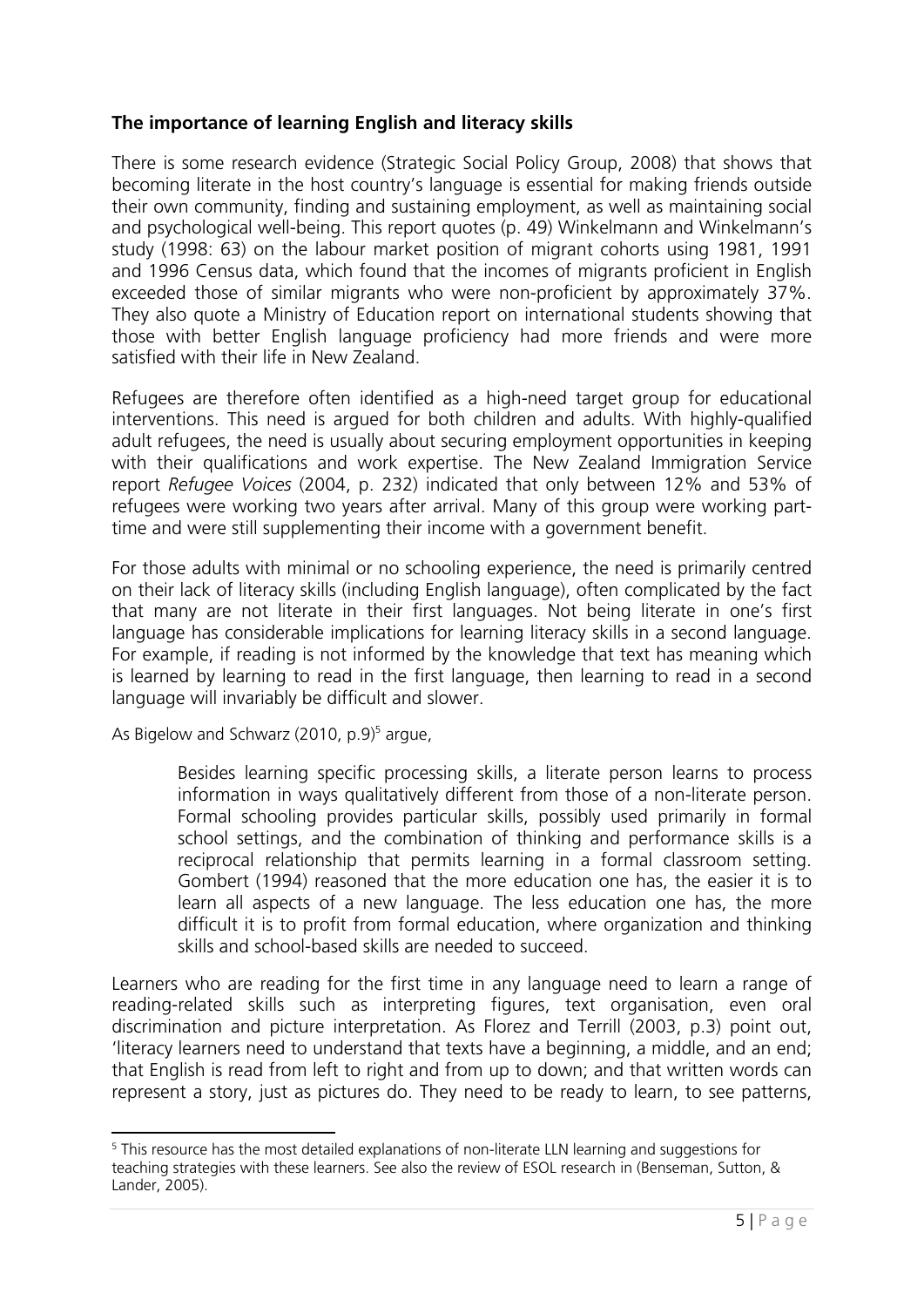and to associate symbols with objects.' Even for those literate in their own language, these skills need to be constantly developed when learning English.

Once someone has learned these sorts of skills, they can then be transferred to new languages even if they vary significantly from the original one in which reading was taught. However the process is further complicated if the learner comes from a country where the language is not alphabetic (e.g. Chinese, Korean) or has a non-Roman alphabet (e.g. Arabic, Nepalese).

#### **Educational provision for refugees**

There are a number of studies (Altinkaya & Omundsen, 1999; Gray & Elliott, 2001; Roach & Roskvist, 2007; Teachers of English to Speakers of Other Languages Aotearoa New Zealand, 2003; Watts, White, & Trlin, 2001) that have detailed the overall shortfalls and inadequacies of educational provision for adult refugees in New Zealand. Their criticisms include not just the inadequacies of course availability (especially lowlevel and low/no-cost ones), but also the irrelevance of the teaching content of many courses. Altinkaya and Omundsen (1999) warn that the paucity of provision (p. 7) 'has the potential to create an *underclass of refugees* who subsequently experience significant direct and indirect discrimination. This will incur significant social costs and some economic costs (from foregone earnings and productivity) to New Zealand.'

Some writers (Altinkaya & Omundsen, 1999; New Zealand Immigration Service, 2004; Shadbolt, 1996; Teachers of English to Speakers of Other Languages Aotearoa New Zealand, 2003; Watts, White, & Trlin, 2001; White, Watts, & Trlin, 2001) have also identified specific barriers that prevent or restrict refugees' enrolment and attendance at classes:

- lack of childcare
- responsibility for caring for immediate and wider family members
- health issues, including disabilities
- financial barriers arising from low income to pay course fees
- the need to attend paid employment, including shift work
- access to, and affordability of, public transport in both urban and regional locations limiting access to classes and to preferred courses
- housing problems compounded by lack of information and awareness of housing options and rights
- aender barriers (within families and externally)
- living in rural or isolated areas
- understanding how 'systems' work in order to access information and resources.

## **Learning issues**

Calculating how much tuition is needed to move a learner with no English experience, to a reasonable level of fluency (a problematic notion in itself) and other literacy skills is fraught with dangers given the wide permutations of factors involved: the learners, their previous educational experience, personal confidence and so on. There are, however, some crude calculations available. Florez and Terrill's (2003) report on *The Mainstream English Language Training* (MELT) Australian project for Southeast Asian refugees in the early 80s, concluded that it takes from 500-1,000 hours of instruction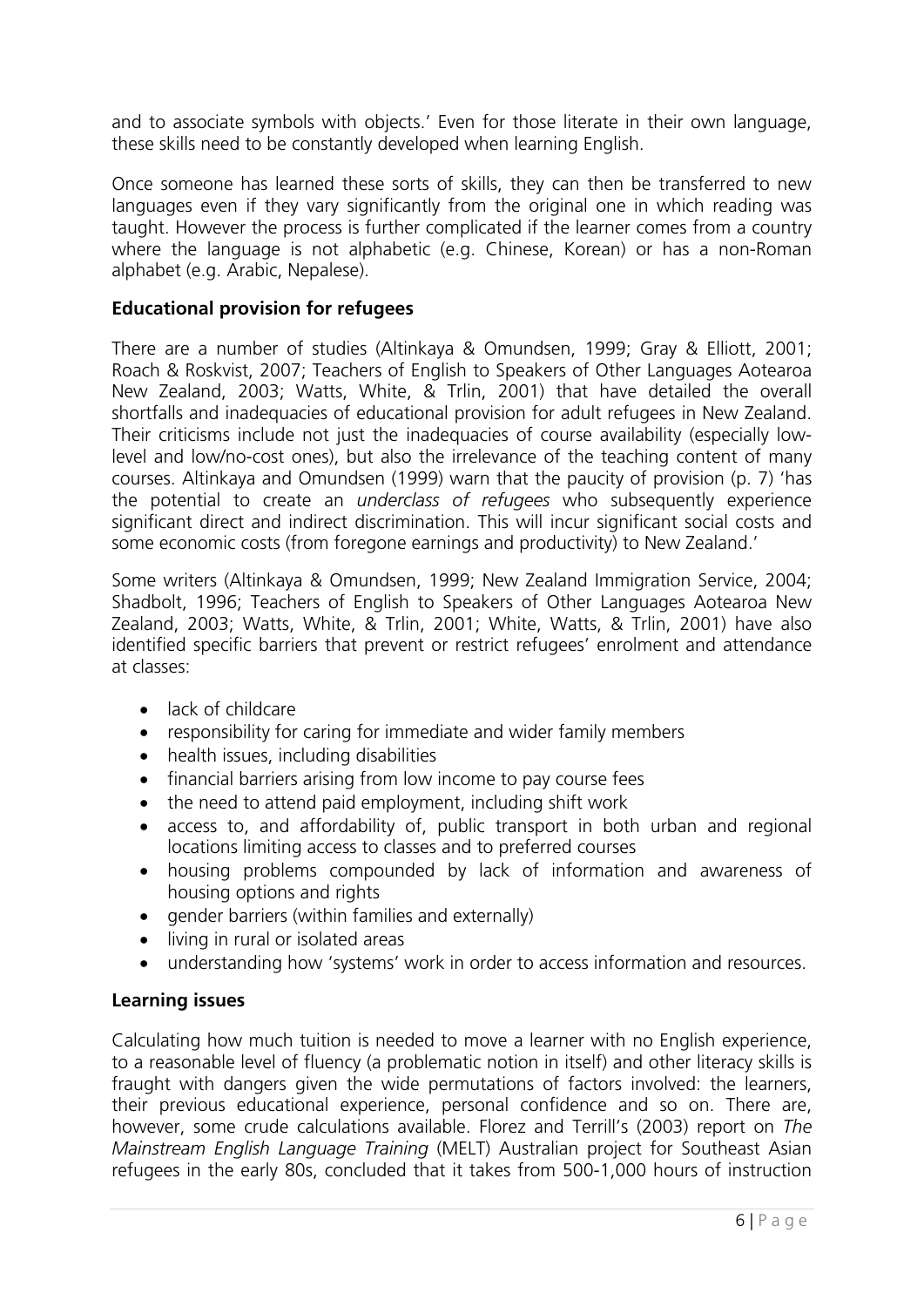for adults who are literate in their mother tongue, but have no prior English instruction to reach a level where they can function satisfactorily with limited social interaction in English.

Blaker and Hardman (2001, p.4) quote an Australian study by Ram in 1992 (the NCELTR project) that low-level literacy learners were found to need at least 400 hours tuition to progress one point on the ASLPR scale. This calculation means that these learners need between 800-1,200 hours to reach Survival English level (equivalent to 18mths – 2 years full time). From her study of Somali refugees in Wellington, Bihi (1999) suggests a more modest minimum of 520 hours of ESOL learning. McDermott's study of five programmes for adult refugees (2004) found that 100% of students who attended an ESOL programme for more than two years had achieved an Elementary level of English proficiency and some were working at pre-Intermediate level.

A TEC report on ESOL gaps and priorities (TEC, 2008, p. 6) acknowledged in particular that 'learning progress for pre-literate learners is extremely slow. Traditional assumptions about stair-casing to higher level programmes need to be challenged in the case of pre-literate learners.' The report recognises that these learners' needs are complex and require specialist resources and teaching approaches that are culturally and socially appropriate. An ESOL teacher of refugees (Kaur, 2011) also confirms the slow rate of progress with non-literate learners when first starting their courses due to poor concentration and short-term memory. For these reasons, she recommends no more than 10 learners in a class.

Most studies (see for example Hayward, 2007 for some of this literature) report the importance of understanding the psychological trauma that many refugee learners have endured prior to arrival in their new countries. Trauma can include physical and psychological torture, living in primitive conditions in transit camps for long periods, sustained separation from family and friends and cultural alienation in their new host societies. Adkins, Sample, and Birman (1999) discuss the role of stress that occurs when the burden imposed on people by external events or internal pressures on their lives exceeds their resources to cope. They identify three types of stress that refugees face:

- 1. *Migration stress.* Moving to a new country triggers a number of stressful life events at one time. When migration occurs suddenly as a result of political violence, war, or other catastrophes, refugees are functioning under conditions out of their control. Moreover, many of the losses associated with migration represent the loss of the usual coping resources - such as family, friends, surrounding community - that people would ordinarily rely on to help them cope with stress.
- 2. *Acculturative stress* results from having to learn to function in a culture different from the one an individual is born and raised in. Immigrants and refugees often do not expect that the very fabric of life around them will be profoundly different. Ways in which people relate to each other and form and sustain friendships will be different, and how children go to schools and are socialised will change. Even the most simple of daily tasks, such as shopping for food or asking for directions, can become challenges involving not only the language barrier, but also the potential for deep cultural misunderstanding. New refugees and immigrants can feel that their very identity is threatened in the new culture (Ullman, 1997).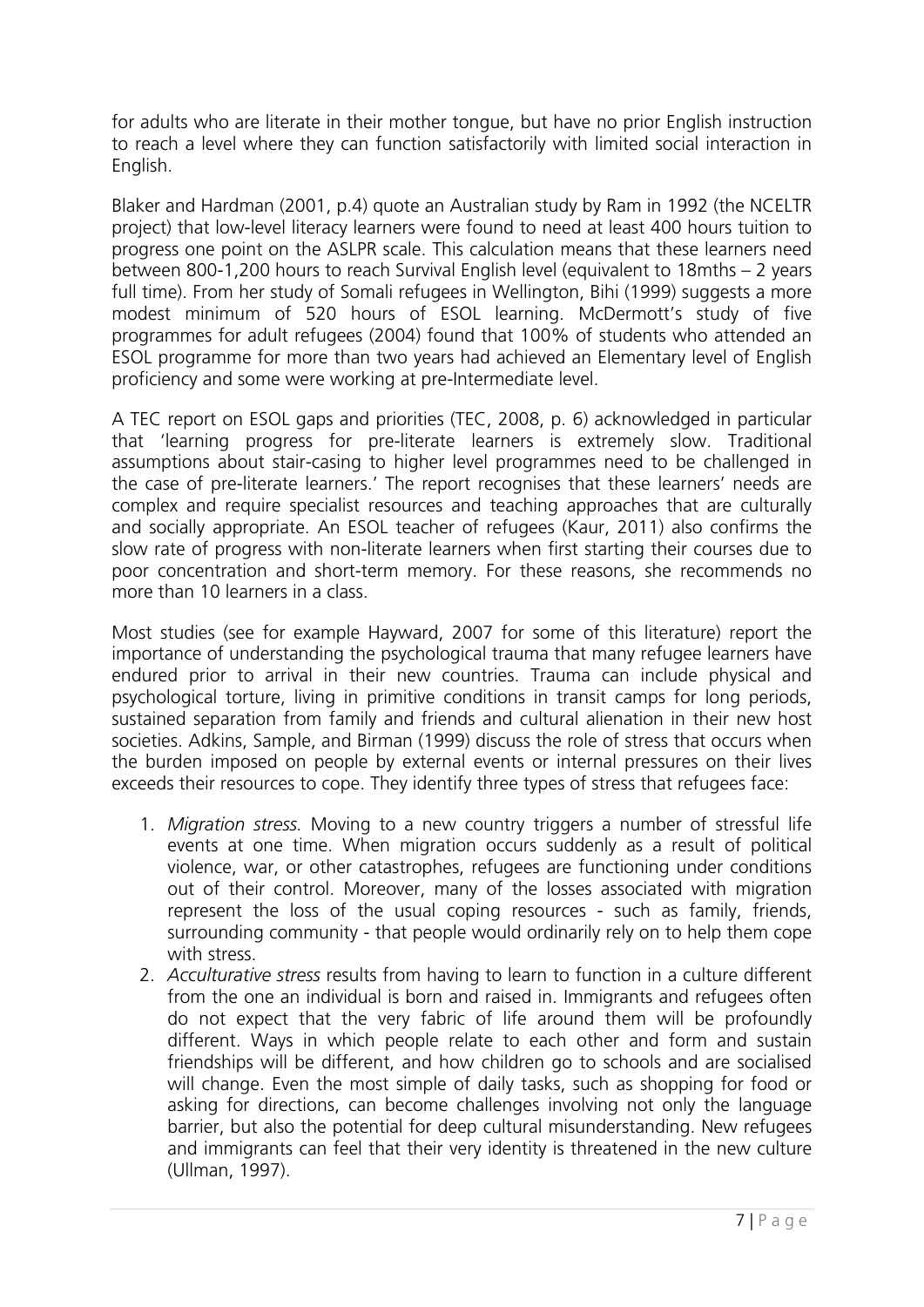3. *Traumatic stress* results from extreme events that cause harm, injury, or death, such as natural disasters, accidents, assault, war-related experiences, and torture. Generally, it is believed that injury resulting from accidents and natural disasters is less traumatic than injury resulting from wilful acts by other human beings, such as torture. It is inevitable that individuals suffering such events will be changed by that experience, and research suggests that these changes will be psychological, social, and physical (Pynoos, Sorenson, & Steinberg, 1993).

Adkins, Sample, and Birman suggest a range of things to counter the effects of stress on their learners:

- Teachers can learn to recognise symptoms of mental illness, or abrupt behavioural changes that disrupt the class
- Teachers can discuss health and cultural content relevant to learners
- Teachers can network with others who have more knowledge and experience.

In her study of eight refugees and ten educators using in-depth interviews, Magro (2006-2007) concluded that while it is important not to pathologise the effects that war and other catastrophes may have on learners, these factors should also not be underestimated as learners come to grips with living in their new society. Even for less traumatised learners, Roberts et al. (2004, p.40) point out that 'despite their supportive learning environment the students are suffering from loneliness, depression and lack of appropriate expert counselling, lack of legal and language rights and information and have few opportunities to speak English outside the class and to integrate with members of the host community.'

Magro therefore argues that resettlement issues cannot be separated from language development and teachers should work from a broad definition of literacy that includes not only numeracy, problem solving, and the ability to read, write and speak English, but also emotional and social literacies such as motivation, interpersonal effectiveness, critical thinking, and cultural awareness.

Some writers (Altinkaya & Omundsen, 1999; Gray, A & Elliott, S, 2001; McMillan & Gray, 2009; Sobrun-Maharaj, Tse, Hoque, & Rossen, 2008) have pointed out that particular groups of refugees have greater or distinctive needs relative to others. These groups include older people, asylum seekers, those with physical disabilities, women and youth (potentially a lost generation who feel they don't fit into either their original or their new country).

In terms of specific issues relating to teaching refugees, Kaur's personal experience (2011) as a New Zealand teacher of refugees lists common issues with these learners:

- Lack of education in country of origin
- Not literate in mother tonque
- Concentration problems
- Self-perception low self-esteem is matched with low expectations
- Low motivation, interest and confidence
- Distrust
- Fear of authority figures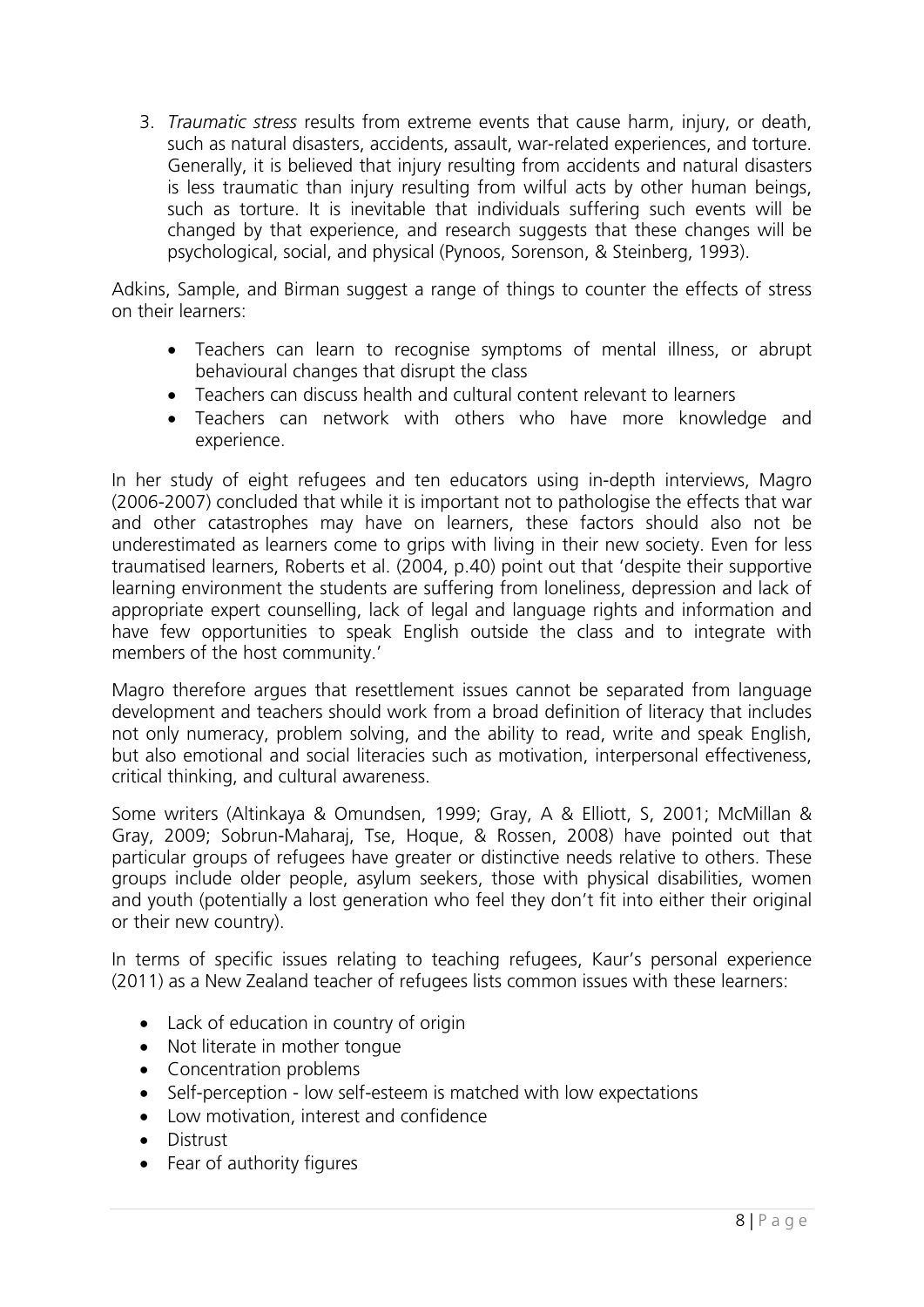• Sleep problems and tiredness.

## **Teaching strategies**

In terms of original research, there are only a few studies available. In a study about Sudanese refugees in Australia interviewing 30 experienced teachers, Burgoyne and Hull (2007) found that speaking, listening, reading, writing, numeracy and learning skills simultaneously may be too great a learning burden for these learners. They argue that there needs to be greater flexibility in course content and outcomes so that learners can concentrate initially on oral English language skills. They also conclude (p. 7) that the teaching of Sudanese refugees would work better if:

- registered training organisations provided teachers with relevant background information on the Sudanese students
- class sizes were reduced from 15 to 10 students per teacher for these learners
- Sudanese learners could be taught separately from learners from other backgrounds.

With regard to this last point, Barton and Pitt (2003, p.12) describe a successful programme for traumatised refugees in Sweden who would normally have dropped out of mainstream ESOL provision. The course integrated educational needs with the learners' physical and psychological needs. The course evaluation concluded that traumatised refugees need to be identified early and given special support, as those who have failed in other courses have little chance of successfully learning Swedish.

In their reflection on working with low-level refugee learners in New Zealand, Blaker and Hardman (2001) stress the obvious difficulty of working with groups of heterogeneous learners with multiple languages. They emphasise the necessity of involving bilingual tutors to bridge this divide and reduce the time needed to communicate effectively. A New Zealand evaluation of 62 ESOL learners by Shameem et al. (2002) has also demonstrated better results for those who were taught using bilingual tutors compared with those taught by English-speaking tutors. Results were also better for those with greater educational experience and who had longer periods of teaching. McDermott's evaluation of five refugee programmes (2004) also reported the value of 'ethno-specific learning' and having bilingual support. These programmes achieved very high rates of student retention (up to 100%) and learner motivation, with the greatest impediments being childcare and transportation difficulties.

There has also been criticism of the teaching skills of some ESOL teachers working with low-skill refugees with limited English skills. These writers (Teachers of English to Speakers of Other Languages Aotearoa New Zealand, 2003; Watts, White, & Trlin, 2001) have recommended greater professionalism, increased professional development (especially about working with low-level learners) and greater access to cross-cultural training and information and translated materials. A New Zealand survey of 280 immigrant learners (White, Watts, & Trlin, 2001) reported that many were dissatisfied with the lack of translators, the high course costs and the lack of opportunities to practise their English. It should be pointed out that there is a diverse range of ESOL provision catering for refugees and migrants, from informal community-based courses through to formal tertiary education programmes (Woodley & Williams, 2012).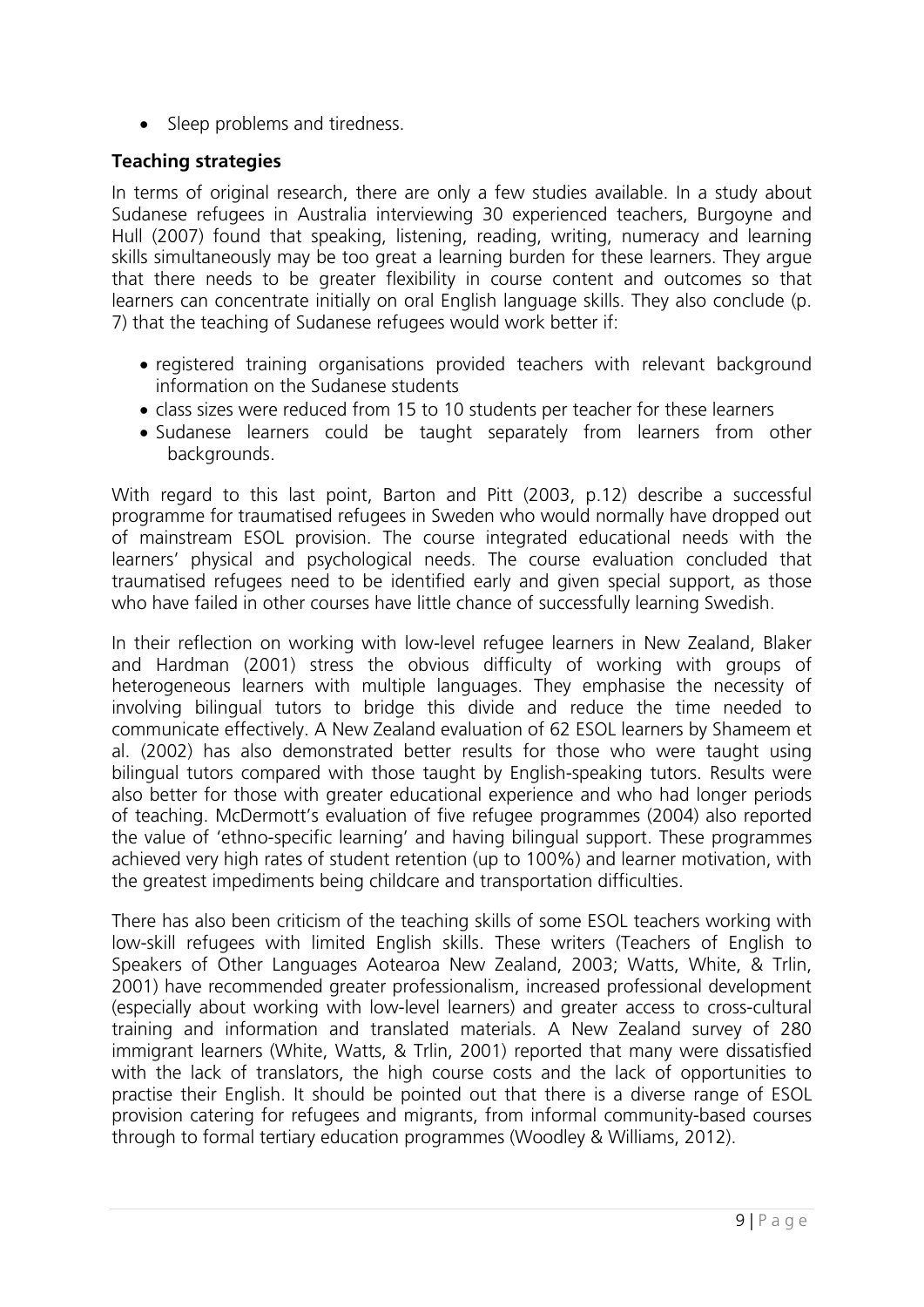Finally, in terms of the teaching content for refugee programmes, McDermott (2004, p. 6) reported that 'most students aspire to independence in everyday life' such as daily tasks of shopping and visiting their doctor. In an English study of seven asylum-seekers, Roberts et al. (2004, p.25) found that this group of students wanted some key things in their courses:

- Greater independence and control in contrast to the lack of control over their past lives
- Integration into family networks and communities
- Emotional support.

The authors list a range of strategies for working with learners not literate in their first language including mother tongue literacy classes to improve attendance and helping them acquire literacy skills in their second language. They recommend these classes should be separate from those for other beginning-level English language learners and particular attention paid to cultural influences and their experiences (or lack thereof) with formal education.

Although their study was wider than refugee programmes, Condelli, Wrigley & Yoon's study (2009, p 152) of nearly 500 learners' outcomes using pre- and post-course assessments provided some clear indications of effective practices related to the outcomes achieved:

- 1. Instructional strategies
	- a. Bringing in the 'outside', making connections to real issues and events
	- b. Use of students' mother tongue for clarification
	- c. Varied practice and interaction
	- d. Emphasis on oral communication
- 2. Programme practices
	- a. Longer duration and intensity of classes
- 3. Student factors
	- a. Higher attendance
	- b. Prior education and skills
	- c. Age younger learners learning faster than older students.

With regard to the use of bilingual support, the authors concluded (p. 153) that,

Beginning ESL literacy students are not able to discuss options or articulate opinions to a deep level if they still struggle with even basic conversation in the new language. They may be able to understand a simple scenario presented to them, but they will be hard pressed to discuss the situation in detail or suggest more than the simplest course of action… By giving students a chance to use their own language in discussions, teachers can help students think about consequences. By mixing the use of English with opportunities to use the native language where appropriate, the learning of English can be reinforced.

Florez, M., & Terrill, L. (2003) and Kaur (2011) also provide useful lists of specific teaching strategies to help overcome teaching issues with refugee learners. The former is from the perspective of learners, while the latter is from a practising teacher.

This brief literature review on teaching refugees has shown that research on this topic is minimal at best and severely lacking in the New Zealand context, especially with respect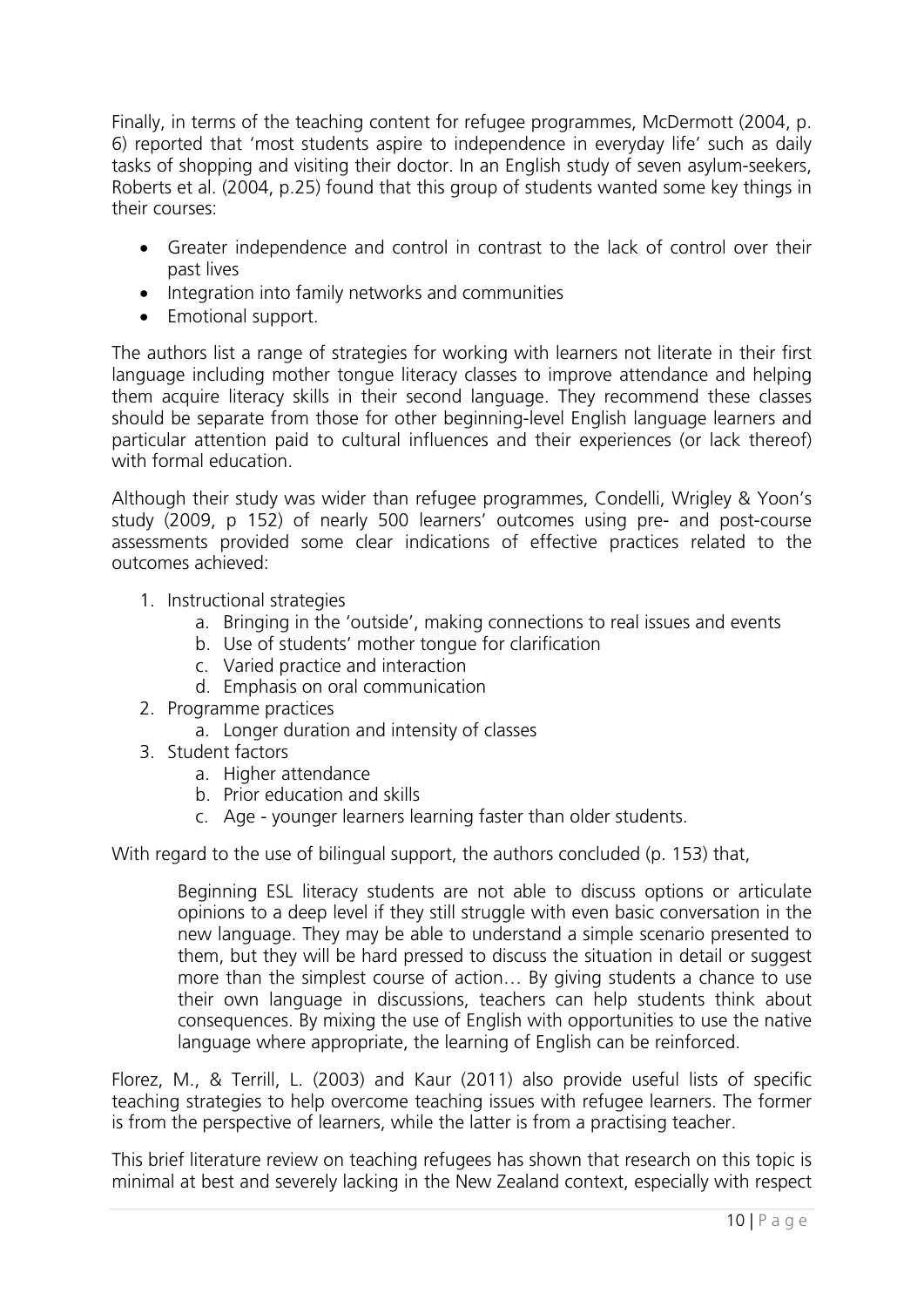to recent studies. While there is unanimity that refugees clearly warrant high quality educational programmes, most writers argue that current provision falls short in both availability and quality. Refugees with low literacy skills are a distinctive group of learners for ESOL teachers to engage. They bring with them diverse and extensive experiences that few other New Zealand literacy learners could ever imagine or match. Inevitably, the effects of these experiences are integral to what happens in the ESOL teaching situation. The fact that many are not literate in their first languages also means that teachers cannot assume that they have many of the literacy-related skills that are normally taken for granted. Due to these factors, it is predictable that results for these learners will be slower to achieve and will require a skilful repertoire of teaching skills and commitment to achieve satisfactory outcomes for these learners.

The present study therefore provides a useful exploration of the learning needs and issues of adult refugees with low language and literacy skills by looking at how their prior experiences and current contexts affect their educational participation and learning. It also explores the educational implications of these needs for teachers working in this area.

## **Educational provision**

UNHCR quota refugees spend six weeks at the Mangere Refugee Education Centre: during that time they receive orientation in language and New Zealand systems. Diagnostic assessments are carried out during this time and each person is involved in establishing their individual portfolio outlining learning and settlement goals.

At the end of the six week orientation, refugees are settled in one of the following areas: Auckland, Hamilton, Palmerston North/Feilding, Wellington region, Nelson, Christchurch.

There is a variety of ESOL provision and providers for refugees and migrants depending on the level of language, type of previous education and goals. The main challenges are to provide services at the very lowest levels (where learning and teaching is intensive and measurable progress is slow) and services which take into account the particular backgrounds of refugee adults.

## **The ESOL-Literacy Programme in English Language Partners**

English Language Partners is a national provider of specialist tuition in English language and literacy. Refugees are prioritised in the classes which are held in all the settlement areas. Research based content and assessments are used, including diagnostic placement assessments, learning plans and individual portfolios. The syllabus is partially negotiated with the learners, who are involved in goal setting, choice of topics, monitoring and measurement of progress. Classes are double-staffed with a tutor and a bilingual assistant: this allows support from the first language where needed.

In common with most adult language learners, learning strengths vary from individual to individual: many learners have an excellent aural memory but find writing difficult. Others are more confident with reading and less so with oral language. Teaching is flexible to meet the needs of heterogeneous groups.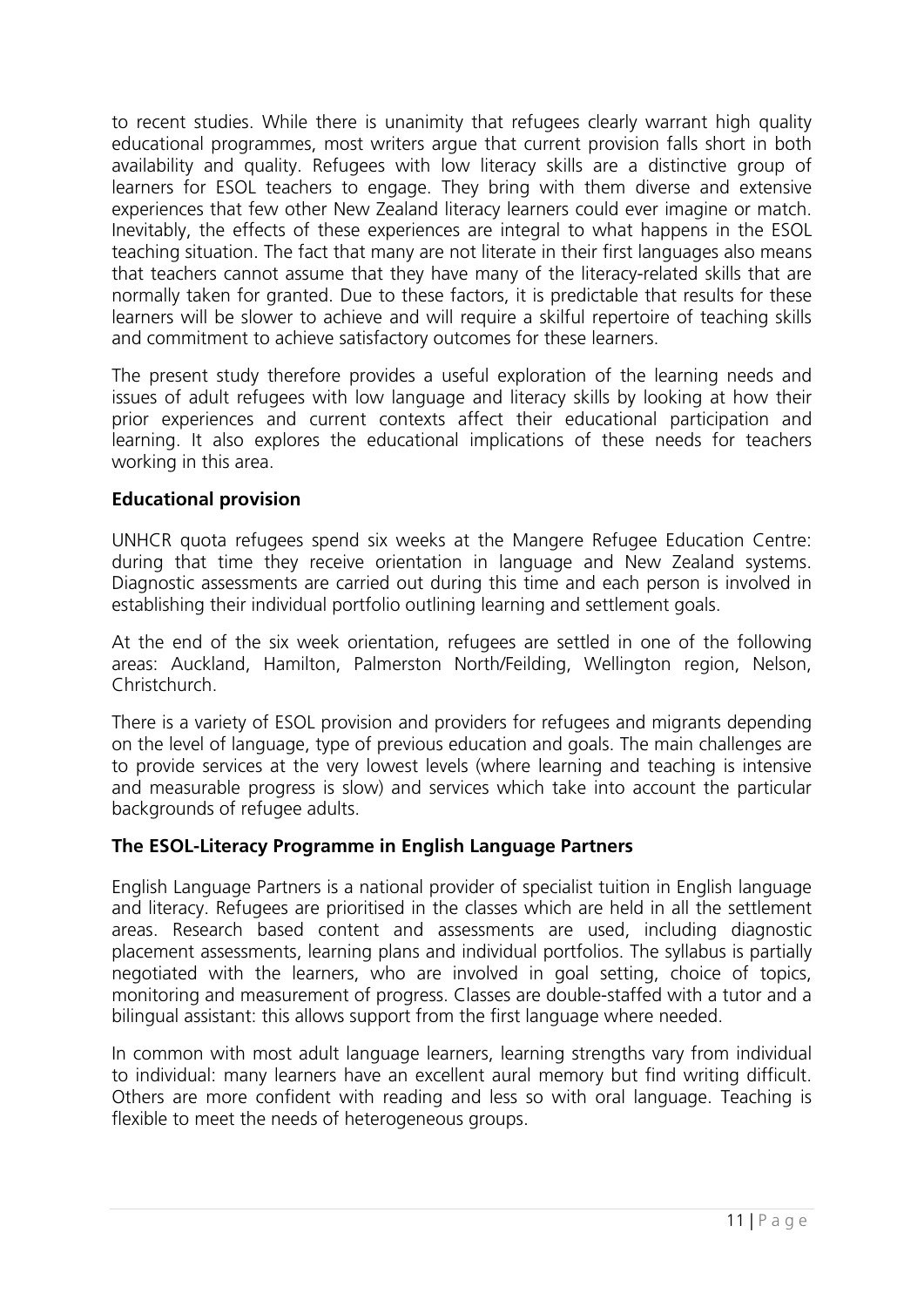## **Methodology**

Informed by the literature review and discussions with key informants in ELP, a set of semi-structured interview schedules was designed and submitted for approval to an internal ELP research advisory group to ensure that they met both the research purposes and cultural appropriateness for the intended interviewees. The proposal was also approved by the ELP Ethnic Advisory Group, especially in relation to interpreting and consent procedures.

Auckland and Palmerston North were chosen as the sites for the study, based on their reasonable accessibility to the researchers and for good numbers of suitable interviewees. From a potential total of approximately 140 refugees in the two areas, a sample of 40 was chosen by the course coordinators. They were chosen on the basis of having completed enough tuition to be able to comment on their experiences in the class, were confident enough to provide feedback, could be accessed during site visits and had first languages in common to make interpretation in groups possible.

At each site, interviews<sup>6</sup> were held with programme coordinators (2), course tutors (5), bilingual tutors (6) and learners (36). An additional group of four learners were not interviewed due to the non-availability of an interpreter on the scheduled day. In addition, both researchers observed two classrooms prior to the interviews to gain an overview of how the classes functioned. These observations also served as useful introductions to the learners. Table 1 below is a summary of the study sample.

 <sup>6</sup> Interviews were carried out by the author and Debora Potgieter (assistant researcher). The content of the interviews varied across the different interview groups. The interviews with participants covered their experiences pre and post arrival in New Zealand, how they were recruited into their class, subsequent experiences in the class and future aspirations, Interviews with the other stakeholders focused mostly on the educational aspects of the class.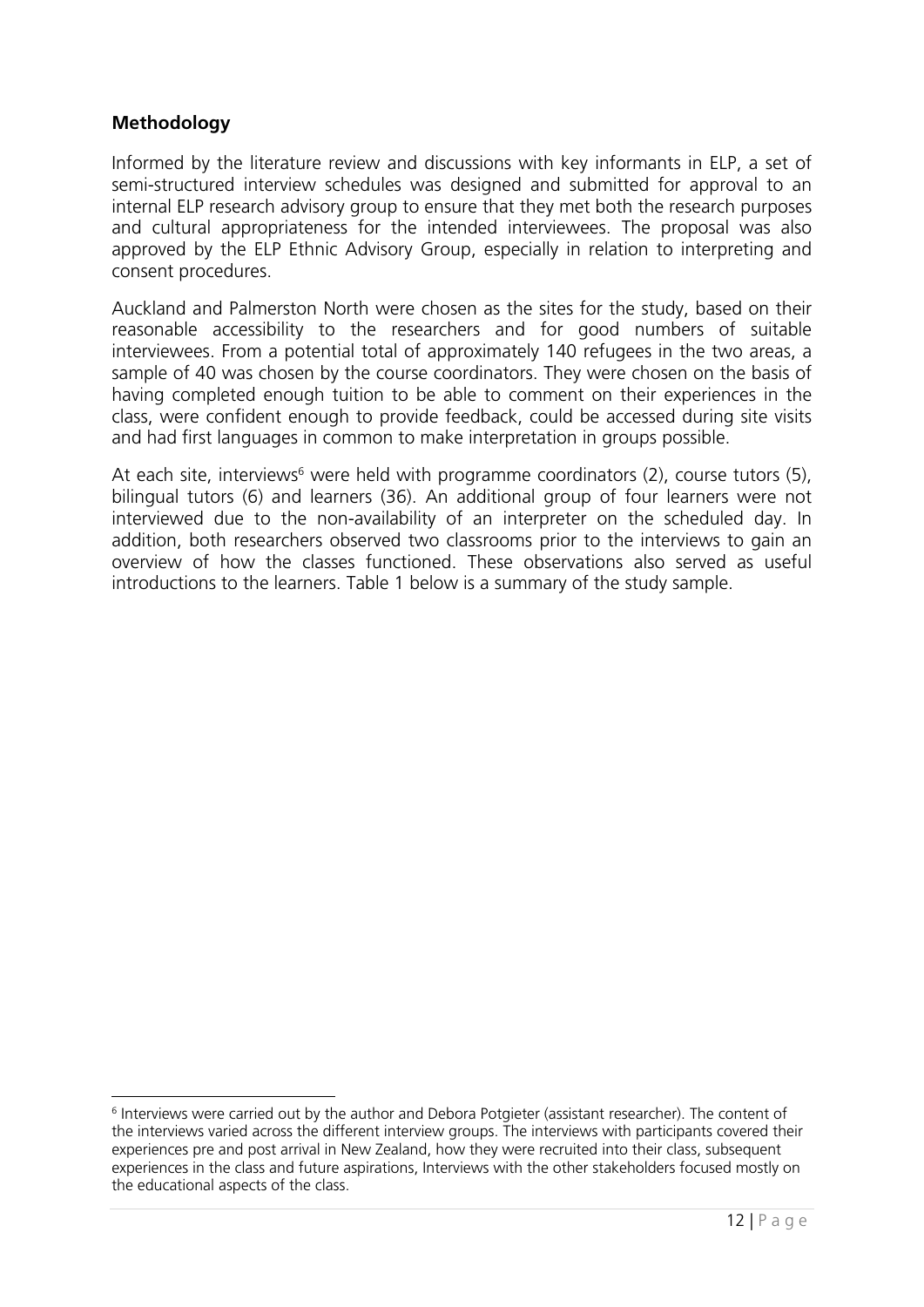| <b>Site</b>          | <b>Tutors</b>  | <b>Bilingual</b><br>tutors | <b>Learners</b> | <b>Languages</b> | <b>Countries of</b><br>origin |
|----------------------|----------------|----------------------------|-----------------|------------------|-------------------------------|
| PN/Feilding          | $\overline{1}$ | $\overline{1}$             | $\overline{12}$ | Nepali           | Bhutan                        |
|                      |                |                            |                 | <b>Burmese</b>   | <b>Burma</b>                  |
| <b>Wesley Centre</b> | $\overline{2}$ | $\overline{3}$             | 12              | Tamil            | Sri Lanka                     |
|                      |                |                            |                 | Dari             | Afghanistan                   |
|                      |                |                            |                 | Pashtu           | Ethiopia                      |
|                      |                |                            |                 | Amharic          | Pakistan                      |
|                      |                |                            |                 | Urdu             | India                         |
|                      |                |                            |                 | <b>Burmese</b>   | <b>Burma</b>                  |
|                      |                |                            |                 |                  |                               |
| <b>Massey Centre</b> | $\overline{1}$ | $\overline{1}$             | $\overline{9}$  | Arabic           | Iran                          |
|                      |                |                            |                 | Kurdish          | Iraq                          |
|                      |                |                            |                 |                  | Kuwait                        |
|                      |                |                            |                 |                  | Palestine                     |
| New Lynn Centre      | $\overline{1}$ | $\overline{1}$             | $\overline{3}$  | Parsi            | <b>Tran</b>                   |
|                      |                |                            |                 |                  | Afghanistan                   |
|                      |                |                            |                 |                  |                               |
| <b>TOTAL</b>         | $\overline{5}$ | $\overline{6}$             | $\overline{36}$ |                  |                               |

|  | Table 1 – Number and characteristics of interviewees |  |
|--|------------------------------------------------------|--|
|--|------------------------------------------------------|--|

Of the 36 interviewed, 29 were women and seven were men. Their average age was 44.2 years, ranging from seventy-one years to twenty-one years. The great majority were married, with four widowed (all in their home countries), one was divorced and four were single. All have at least some family in New Zealand, including grand-parents, siblings and grand-children. Of those who have children, the average number of children per interviewee is just over two. Five said that they had sons or daughters still either in their home country or in North America.

Figure 1 below gives an indication of where the interviewees have spent their lives to date. The graph clearly shows the low number of years spent in New Zealand (4.9 years), but also how variable their experiences are in relation to transit camps. Overall, they have spent 15.3 years in camps, but about a third have not been in camps at all,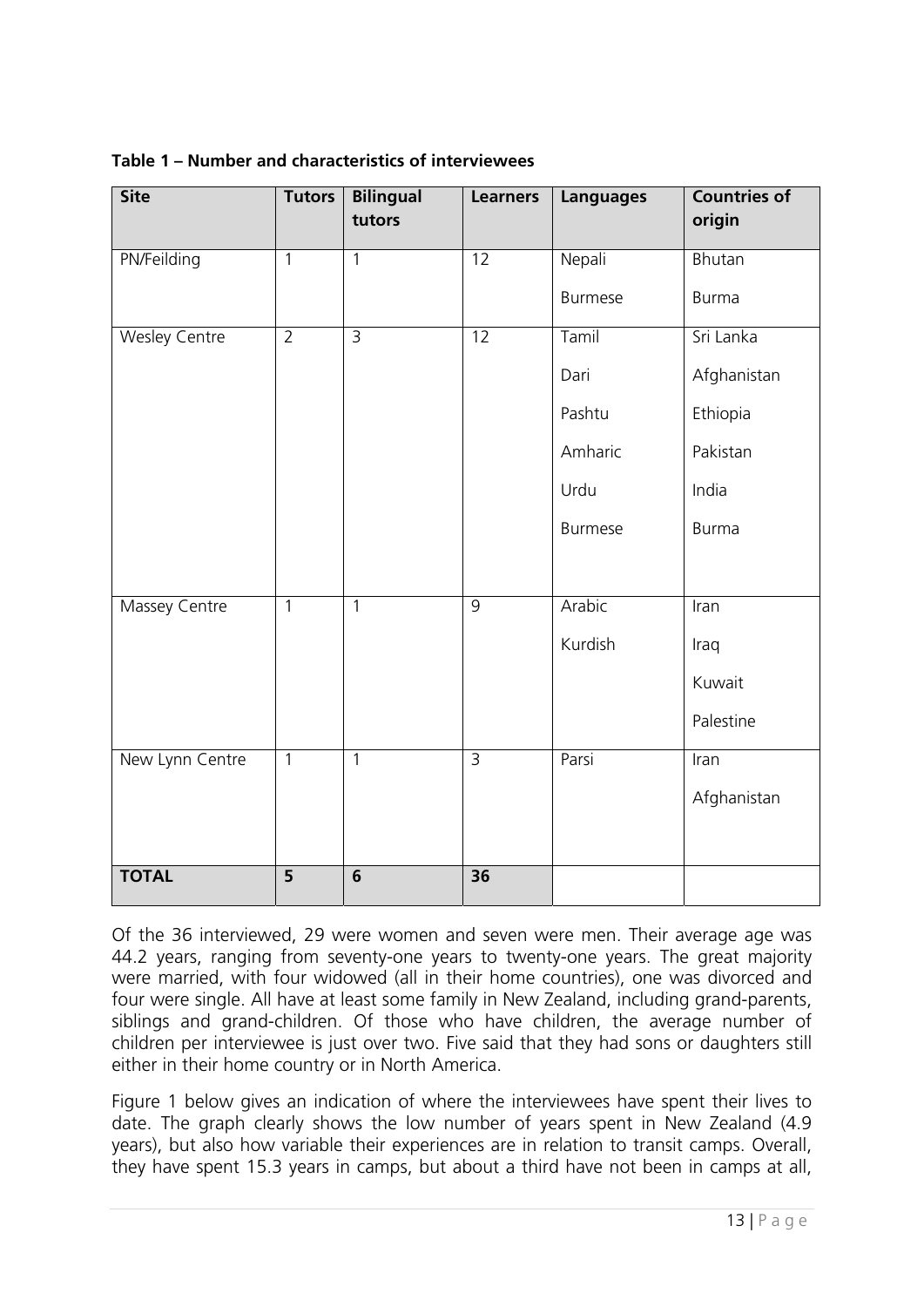although they may have spent some time in other countries before coming to New Zealand. The graph also illustrates how the great majority fall in the 30-60-year age bracket.



**Figure 1 – Refugee interviewees' prior living locations** 

The learners were interviewed in focus groups (mainly groups of three, but one of five) to provide a supportive environment among compatriots and ensure that interpreters were available. These focus groups appeared to work well in terms of generating data and ensuring that the interview questions were clearly understood by all of the group.

## **Ethics**

Each interviewee had the ELP consent form explained orally (via the interpreters for the learners) and all signed it prior to the interview starting. A copy of the consent form is included in Appendix A.

## **Course description**

The 36 learners were spread over six classes held at five different venues. All of the Auckland venues are local community centres, while the Palmerston North venue is the local ELP rooms and the Feilding one is a church hall. The classes currently have 20-26 learners, with new learners still joining as the course progressed; in one course, six new learners had joined in the past week. All the classes had a tutor and a bilingual tutor who works alongside the course tutor. All tutors are paid. Most of the learners attend a total of 10 hours each week (usually over four sessions). Some also attend additional teaching sessions with groups like local churches and/or receive some tuition from an ELP Home Tutor.

The teaching content of the courses is broadly set by the national ELP curriculum, although most of the tutors said that they closely followed suggestions from the learners themselves and/or from current issues and needs arising from the learners. As one key informant said 'it's survival English, and eventually they can manage their own lives independently.' Learner progress is assessed using the ELP assessment procedures against profiles together with learner portfolios.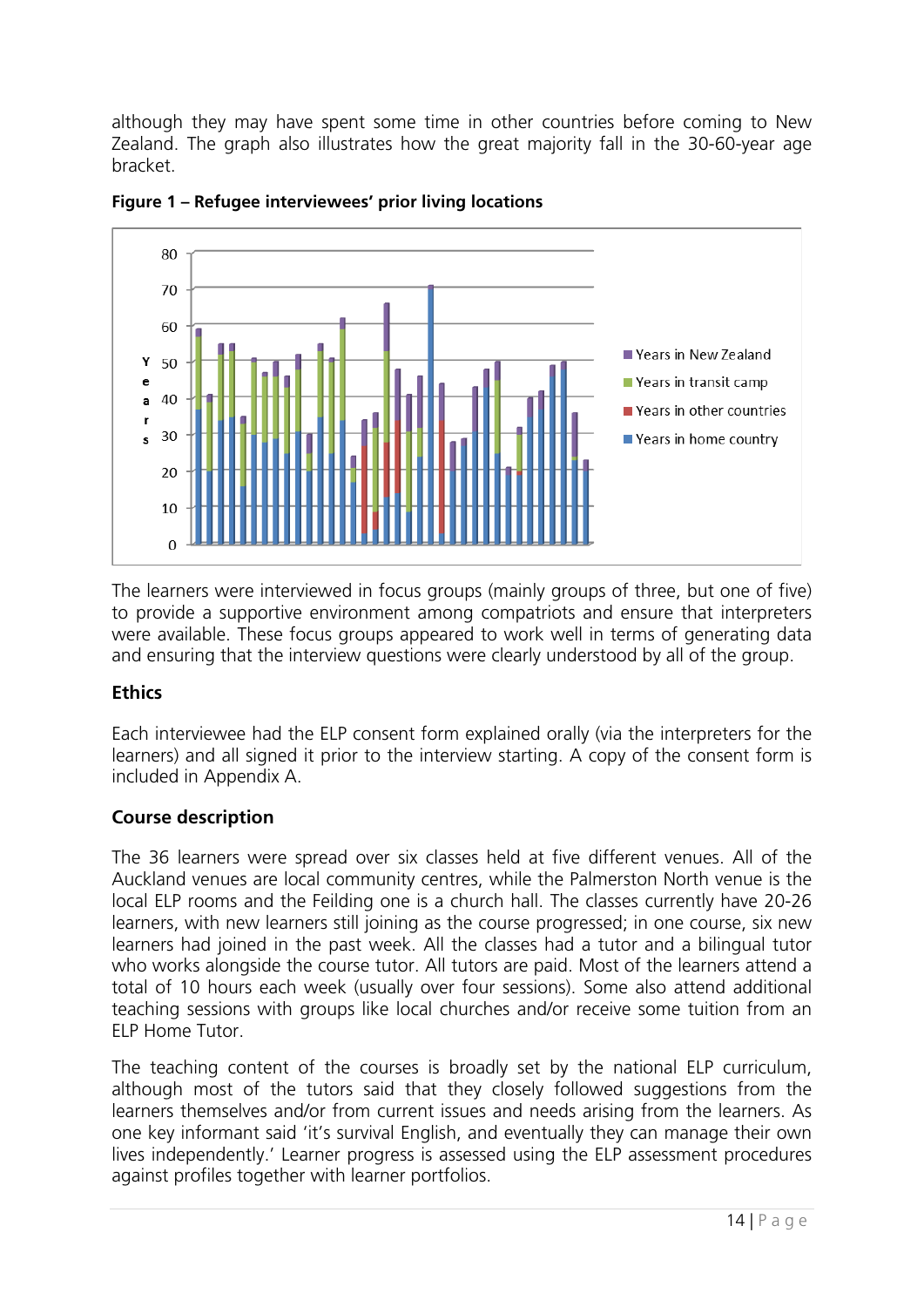In most cases, learners are recruited through Refugee Services social workers or contacts in their own communities. Course tutors were often notified informally of new arrivals ('although you only count them when they actually arrive – it's all very unpredictable' one manager commented) who were then introduced to the tutor and the class when it was felt they were ready to begin. Although much of the paperwork in relation to the refugees was done by the national office of ELP, there were still more administrative demands for local ELP administrators than with other ELP students – for example, with WINZ and Housing New Zealand making constant unrealistic demands (e.g. requirement to present for courses or work interviews when they have zero English). The high rate of staff turnover in these agencies means that ELP staff are constantly responding to the same issue because the previous staff member had moved on and the replacement had no understanding or knowledge of the issues involved.

There were consistent comments that course attendance was unfailingly high – as one manager said, 'they just love being here, they're certainly not being forced.' The great majority of the learners with pre-school children had made childcare arrangements (either informal or available at the centre at a cost of about \$3 a day); we only observed one child in the classrooms.

We were able to observe four classes in session. In all four, the class numbers averaged approximately 24 learners, with one tutor and one bilingual tutor. There were clear variations in English language skills within the classes; ranging from pre-literate, usually working in very small groups with the bilingual tutor if they spoke a common language, to Level Two or Three, working almost independently on an ongoing project. Typically, the tutor was directing a main group activity, introducing for example days of the week, which was then followed by an individual activity such as completing a worksheet. This activity was often completed in pairs or involved informal peer teaching among the learners. While the learners were completing these tasks, the tutor would circulate among the learners, helping where needed or work with smaller groups on another activity. Learners usually sat next to others who spoke the same language, which facilitated their interaction and mutual help.

The bilingual assistant tutors (BLT) were used in a number of ways. Where BLTs had strong English skills and/or teaching skills, they would play a more prominent role in the classroom, supplementing the tutor's teaching in a number of ways: repeating instructions to individual learners, repeating the pronunciation of key words and phrases, translating vocabulary into learners' first language (L1), detecting issues as they arose, providing positive feedback in English and L1, setting supplementary work for those who had completed tasks, asking the tutor to clarify or repeat instructions, working with individual learners who were struggling with tasks. With BLTs who were less confident with English and/or were less confident in teaching skills, their main task in the classroom usually involved working with lower-level small groups and individual learners on activities directed by the tutor.

The BLTs working with learners who shared a language in common (other than English) clearly found it easier to work with all the class members. For example, in one class where the BLT's first language was the same as that of all the learners present, the interaction was unrestrained and flowed readily. In other cases, the BLT shared a first language with some of the learners, had some knowledge of some other learners' L1, but shared only their limited English with the rest of the class. In this case, the BLT's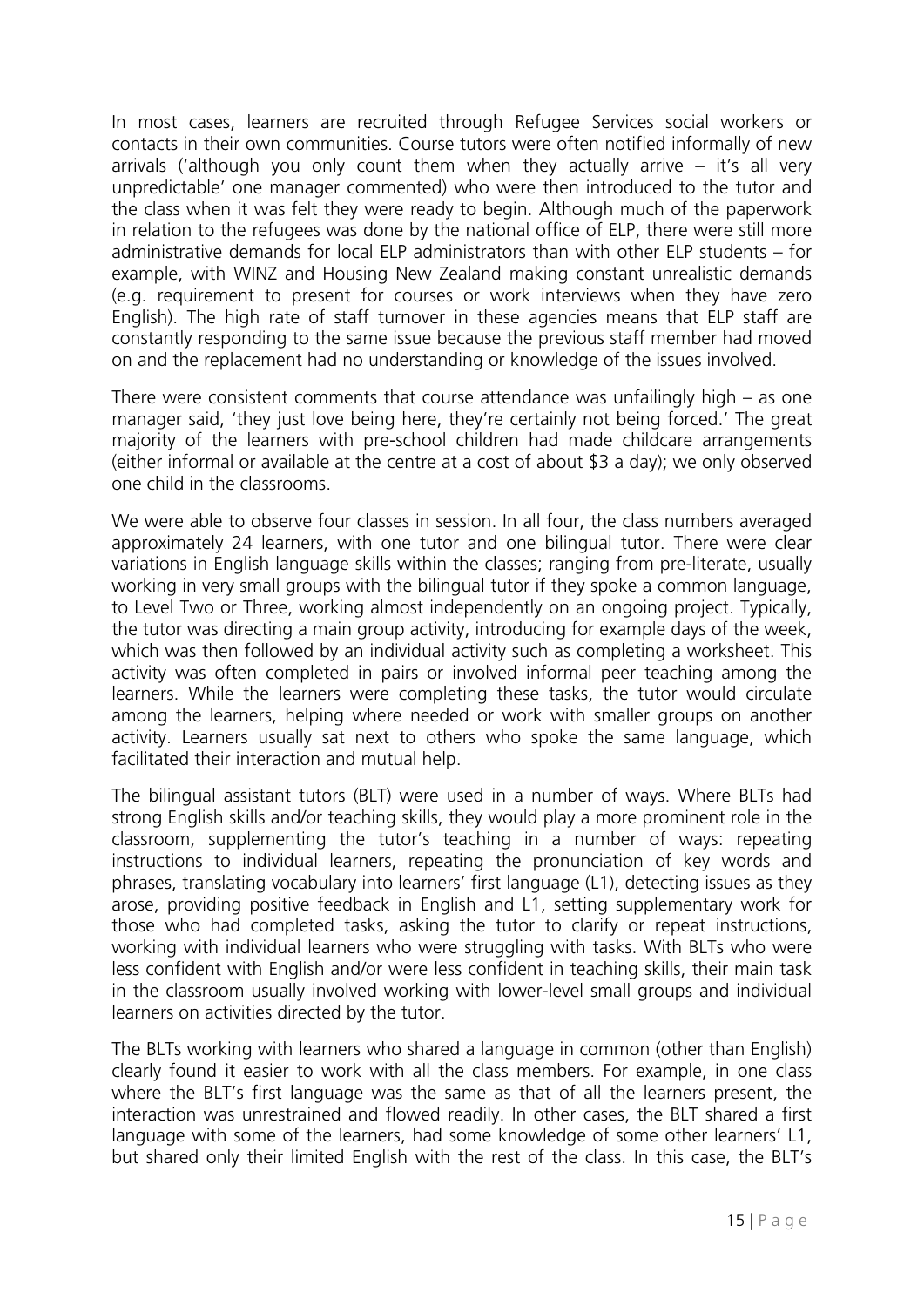availability to learners was variable and therefore tended to be concentrated with the first two groups.

## **Findings**

## **Learners' perspectives**

A total of 36 learners were interviewed. As explained in the Methodology section earlier in this report, they came from 10 different countries, speaking a similar number of first languages as well as a number of second and third languages in addition to English. Their diversity extended to a range of religious backgrounds, different castes<sup>7</sup> and settlement journeys en route to New Zealand. The great majority had not attended any schooling in their home country, which means that most are not literate in any language, including L1. A few had attended school for up to three years and a smaller number had attended up to eight years. This latter group can read and write a little in their  $\overline{\phantom{a}}$ 1.

Their journeys from their homeland to New Zealand varied considerably. Some had spent many years in transit camps, while others had come directly to New Zealand as part of a family re-unification process. The trauma they had experienced also varied considerably; in one group, most of the men had been imprisoned and in some cases, tortured. Some of the women in this group had been raped. Those who had been in transit camps had faced many years of uncertainty about their future, social dislocation from family and friends, resentment from local people and prolonged periods of inactivity and uncertainty while they awaited decisions about their future settlement. The effects of this internment have often had long-term effect on these refugees: poor health (chronic conditions that re-occur periodically as well as long-term disabilities (from severely broken bones for example), neurological dysfunction (demonstrated by high levels of anxiety in unfamiliar settings such as the classroom) and feelings of alienation in their new setting. One BLT commented that one of the most enduring negative effects of living in transit camps is a deep-seated feeling of dependency because they were unable to work or provide their daily necessities of living (provided by those running the camps).

Only a few had any English prior to arriving in New Zealand.<sup>8</sup> Some had picked up some English during their time in transit camps, but this occurred largely on an informal basis.<sup>9</sup> Tutors commented that those starting the course with some English tend to have very little comprehension and operate on a 'word-by-word translation' model of speaking.

The great majority of the participants had been recruited to their course by a social worker (usually from Refugee Services), an extended family member, a friend, through a government agency such as Work and Income or from their own enquiries. The process of linking into courses appears to function very well, probably because of new arrivals' close links with a range of social service agencies working to facilitate their settlement

<sup>&</sup>lt;sup>7</sup> Religious and caste differences mean that tutors need to proceed carefully: for example in relation to food preparation and consumption.

<sup>&</sup>lt;sup>8</sup> According to ELP assessments, the learners are predominantly preliterate through to a maximum of Profile 2 when starting on ELP courses.

<sup>&</sup>lt;sup>9</sup> One person commented that because transit camp inhabitants do not know where they are going to be settled, it is not clear which language they should endeavour to learn even if the opportunity is available.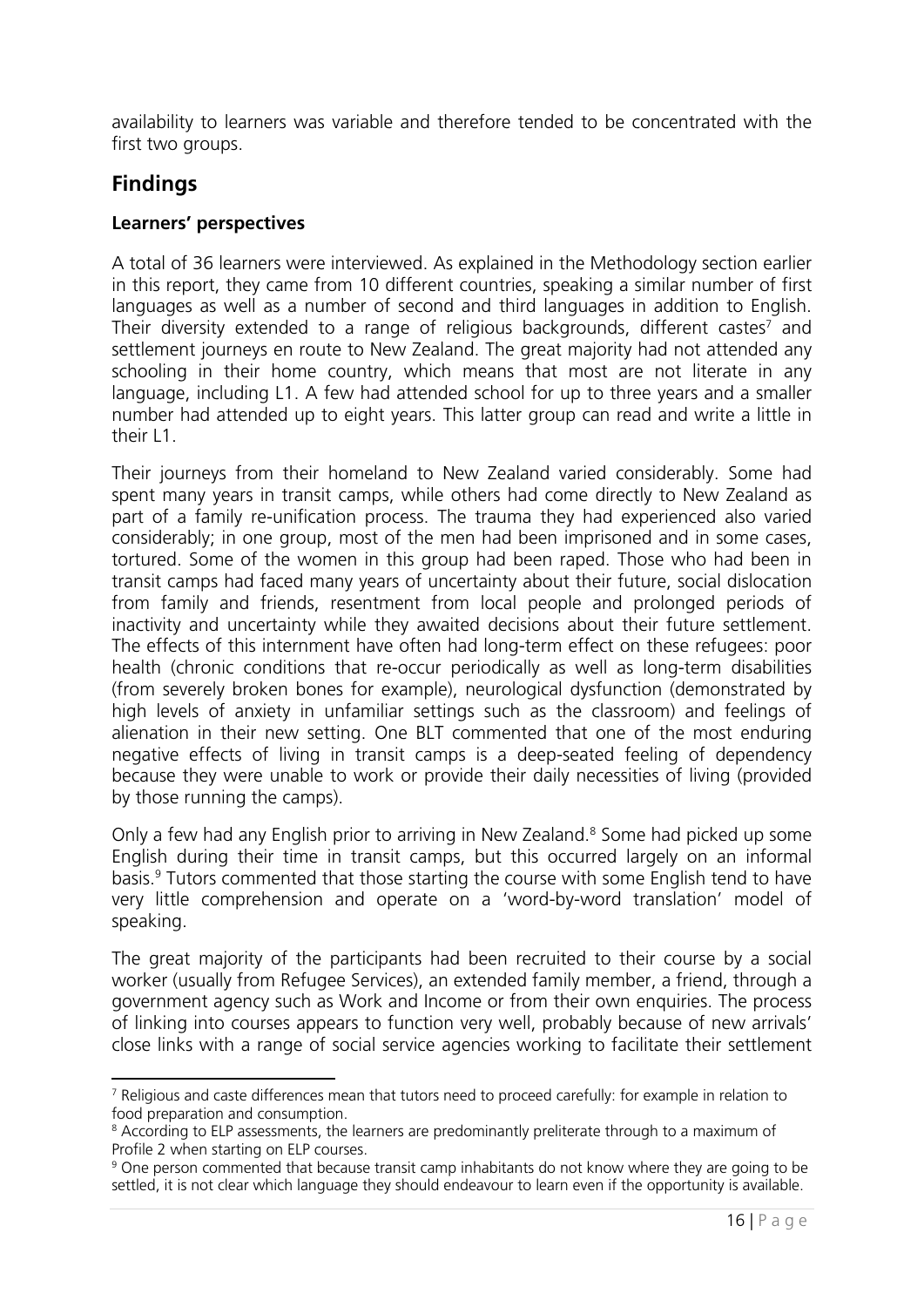and also because of the tight compatriot communities that they quickly become part of when they arrive.

About a third of the group had been attending a literacy course for six months or less, another third for approximately 6-18 months and a third for two years or more. One person had been attending classes 'on and off' for about 10 years. Several others said that they had dropped out of classes in the past and had attended several other classes before enrolling in the current ELP one. They had dropped out mainly because they found them too difficult or because of domestic issues. Several had had their attendance interrupted because they moved around within New Zealand, such as needing to move from Christchurch following the February 2011 earthquake.

Asked what they wanted to achieve by attending their class, all expressed slight variations on learning enough English to be able to carry out daily tasks whether shopping, speaking to their kiwi neighbours or making enough progress to enrol in a higher level course at a polytechnic. Underpinning all their replies was a strong desire to achieve personal independence so that they do not have to rely on their children, spouse or a third party in order to do things such as talk to their doctor or their children's teachers. This desire was expressed by both men and women and especially by the older interviewees. About half said that they wanted to be able to get a job, although most realised that this was a long-term goal given their current level of English. Several older men said that while health issues precluded being able to hold down a full-time job, they would like to volunteer their time in the community – as one man said, 'so that I can repay New Zealand'- in return for what they have received. Other aims included to learn enough English to help support their children to finish school and to help them achieve what they want to do, to understand what their children were saying to their friends, to read street names, to identify food items when shopping, to get a driver's licence (mainly women) and to solve problems for their family.

The interviewees were asked their opinions of the current course they were attending. The responses were unanimously positive, with specific mentions of their tutors, the BLTs, the programme, the location, the timing of the class, being able to practise their English, various aspects of the teaching ('repeating until I remember'), achieving particular skills (e.g. being able to write name and address, using a bus, talking on the phone, using an ATM, using the Internet) and the personal support they have received since arriving in New Zealand. Many mentioned the positive value of having a BLT involved in their class.

Asked if there were any aspects of the course they did not like or would like changed, only a few identified any issues. These criticisms included the inclusion of children in some classes because of the noise, taking a break in the middle of their lesson ('time is too short'), having to put furniture away every day, the crowded conditions in the classroom and transport difficulties.

They were also asked if the course had helped them achieve their personal goals. Most responses to this question were positive, giving examples of tasks learners are now able to do (or start to do) because of the skills that they have learned on the course – as one learner said, 'it's helped a lot, I knew nothing before coming to class. Now I can go shopping on my own and pay my bills. I can take my wife to the hospital for her appointments without an interpreter.' Another said, 'I can recognise my street name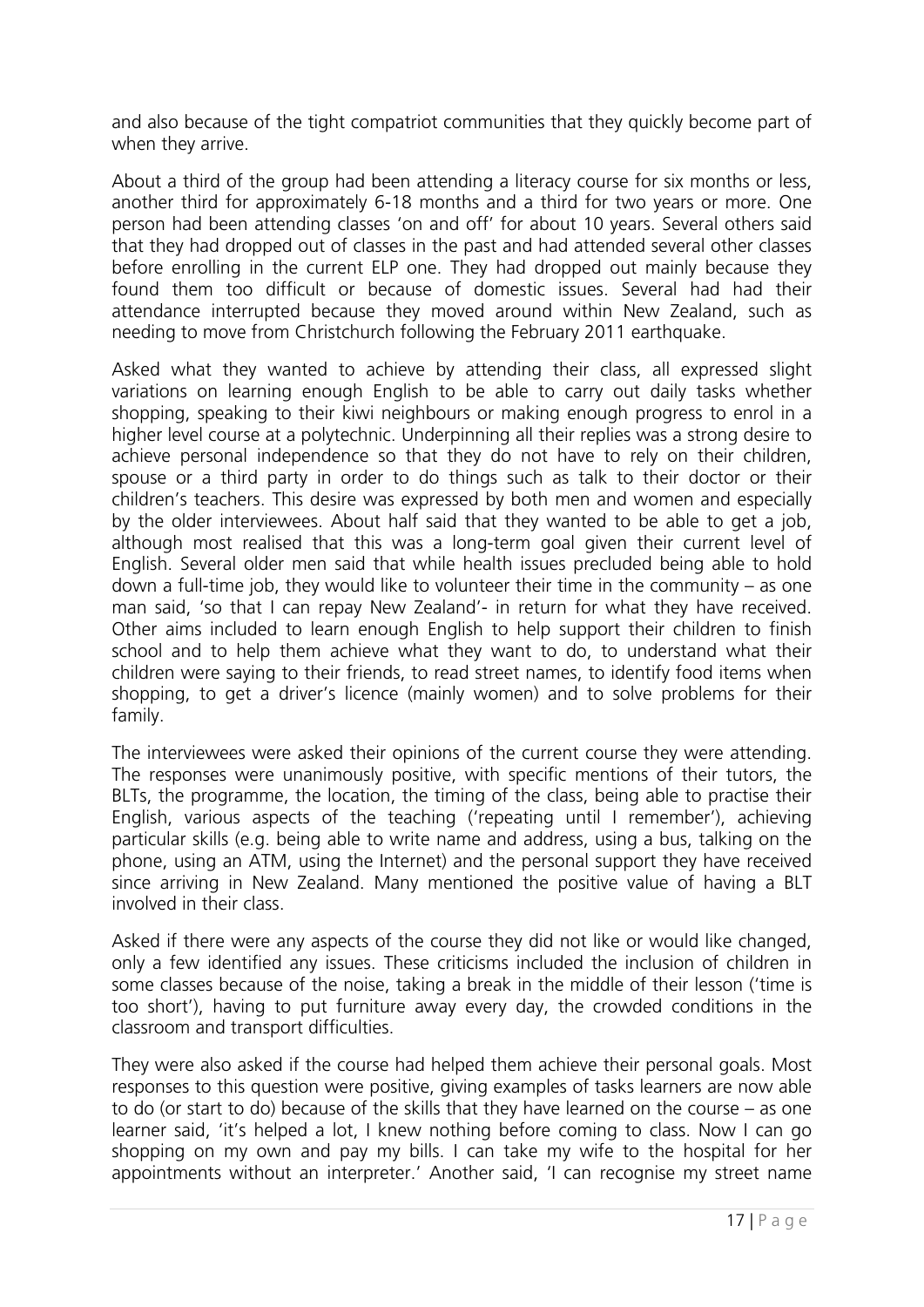now when I see it and greet people on the way to class.' Most of these achievements are of an immediate nature helping them function more easily, while longer-term achievements like getting a job are seen as aspirational and dependent on achieving greater fluency and confidence in English and literacy skills.

The interviewees were all asked what they found their greatest challenge(s) as learners. Many were not able to articulate specific challenges or said that they had no problems. Most of the challenges mentioned related to learning processes: being unable to hear sounds, speak easily, retain new learning ('I'm too old'), spell English words or understand word meanings. Other challenges related to wider issues: lack of time to practise amid a busy family life, tiredness, homesickness, depression, lack of access to the tutor due to the large numbers in the class and constant new arrivals, sight problems and coping with family members' health issues.

## *Key factors in learning*

Finally, they were asked what best helps them learn. The responses to this question varied considerably, but often included some aspect of the BLT role on-site in the class.10 Other suggestions included:

- the value of those with the same language working together
- the strong support from other learners and tutors
- practising outside class
- receiving immediate feedback from the tutor identifying errors
- writing two sentences daily using words put up by the tutor
- use of writing to help memorising
- clear explanations by the tutor of what is expected in a task
- homework sheets to practise on
- constant practice
- pictures/illustrations to indicate meanings
- use of CDs to consolidate learning
- revision of previous session 'it helps us remember'
- practising question and answer routines
- repetition to consolidate learning.

#### **Course tutors' perspective**

Five course tutors were interviewed. All were employed by ELP; some also taught nonrefugee classes, but had been chosen for the current course specifically for their expertise in teaching low-level literacy to refugees. One manager commented that they have to proceed carefully when selecting and introducing new tutors. Even some of their experienced ESOL tutors had not lasted in the refugee classes as they were unused to the slow rate of progress. In some cases, inappropriate tutors had meant losing both the tutor and learners.

All the tutors were female and had formal teaching qualifications, including Certificate in Teaching English as a Second Language, Certificate in Adult Teaching, Bachelor of

 <sup>10</sup> One person said they had a BLT available to their previous class, but this person was not always available to the class.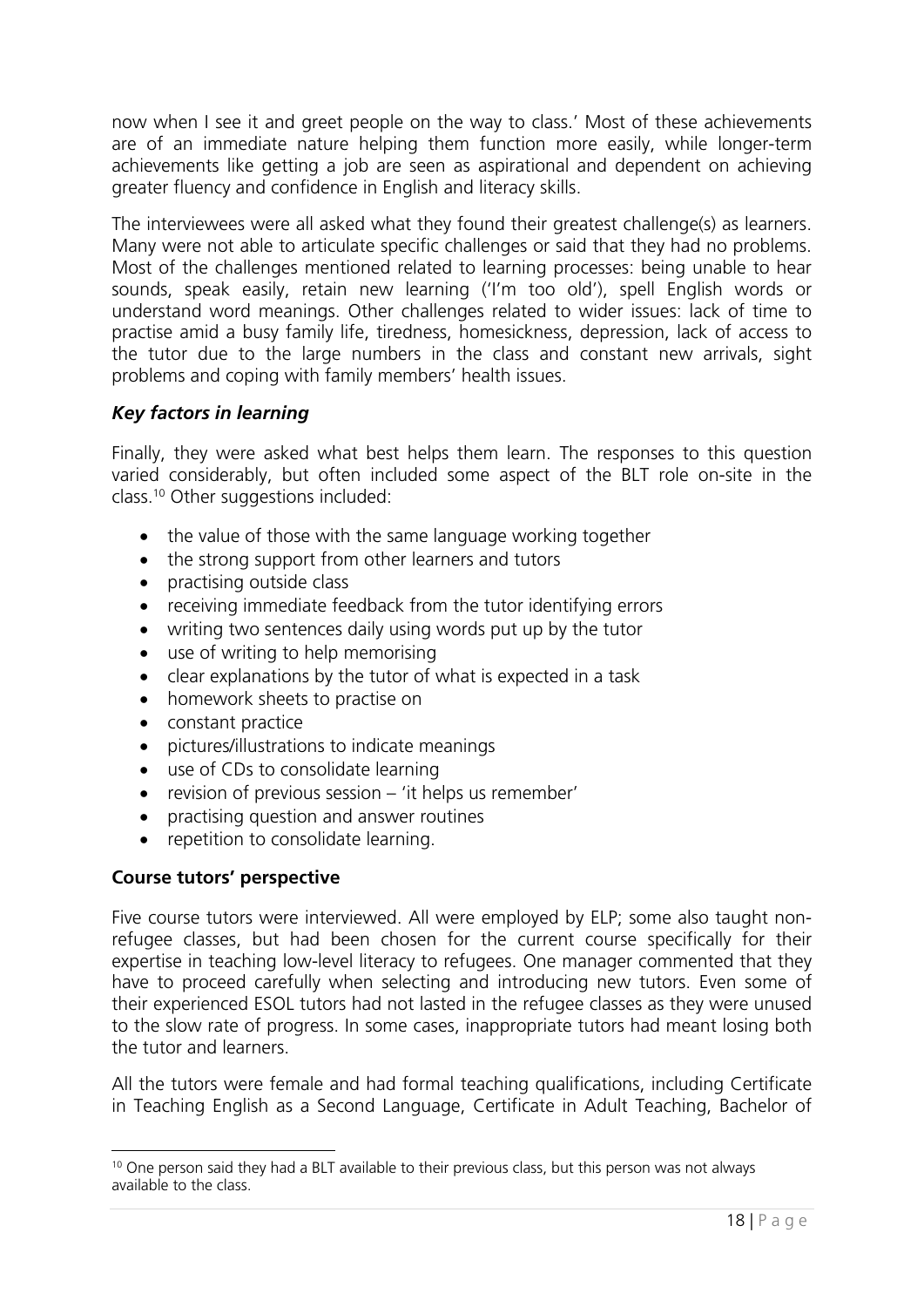Education (specialising in Adult Education), Graduate Diploma in TESOL, Diploma of Teaching, Higher Diploma of Teaching, Masters in Applied Linguistics and Master of Literacy Education. Most had several qualifications, one of which was at post-graduate level.

The tutors had an average of over 13 years' ESOL teaching experience, ranging from four to 25 years. Most had also done some ESOL home tutoring and several had extensive experience teaching in schools, including one person with more than 40 years. All had been involved in teaching refugees for more than two years, with some having up to ten years' experience. One tutor speaks English as a second language herself.

Asked what they wanted to achieve with their current class, all the tutors said that they aimed for fluency in basic conversational English language for everyday living, especially to help learners solve problems and challenges and thereby achieve greater independence. While all mentioned oral skills as the primary aim, some also specified literacy aims such as writing and reading. Several pointed out that this aim was quite basic in most cases because the learners also had limited literacy skills in their first language. In some cases, it involved discerning initial word sounds, learning motor skills for forming letters, learning a new alphabet, recalling previous learning, understanding the direction of text (and the fact that English text sits on top of a line rather than underneath), understanding new word orders and learning to listen, analyse and reflect using questions. As one tutor said, 'it takes a while for some of them to understand the difference between a question and an answer, let alone getting them to start asking questions or responding to them.' Another tutor stressed the importance of integrating the teaching of literacy skills with oral language skills.

Alongside these aims, all mentioned wanting to provide an introduction to successfully living in the New Zealand environment. As one tutor said, 'I want them to have good experiences in their host country to introduce them here and help them integrate.' Other aims mentioned included learners gaining general confidence, achieving a sense of accomplishment and feeling welcome and supported.

They were then asked what they feel constitutes success in the light of these aims. Here, several tutors talked about the importance of seeing changes in how their learners perceived themselves – 'if they are happy, engaged in their learning and realising that they can have success, they can do more than before.' Another tutor looked for changes in specific patterns of interaction: replying when asked a question, remembering from previous lessons, being able to discern all the words in a sentence, understanding the correspondence between words and sounds, using written prompts for speaking and transferring learning into new words. One tutor looks for changes in how learners participate in their community and especially in family life, where there are often parents with no English and where there is a strong reliance on children whose language skills have developed more strongly than the adults. Gaining confidence in English in these cases helps restore the confidence and feelings of self-worth of the learners as parents within their family.

As all of the tutors have had experience teaching ESOL with non-refugees, they were asked what differences they noticed in teaching refugees compared with other ESOL classes. Several mentioned the effects of psychological trauma on the ability to learn (usually in terms of poor attention span and 'nervous energy'), general homesickness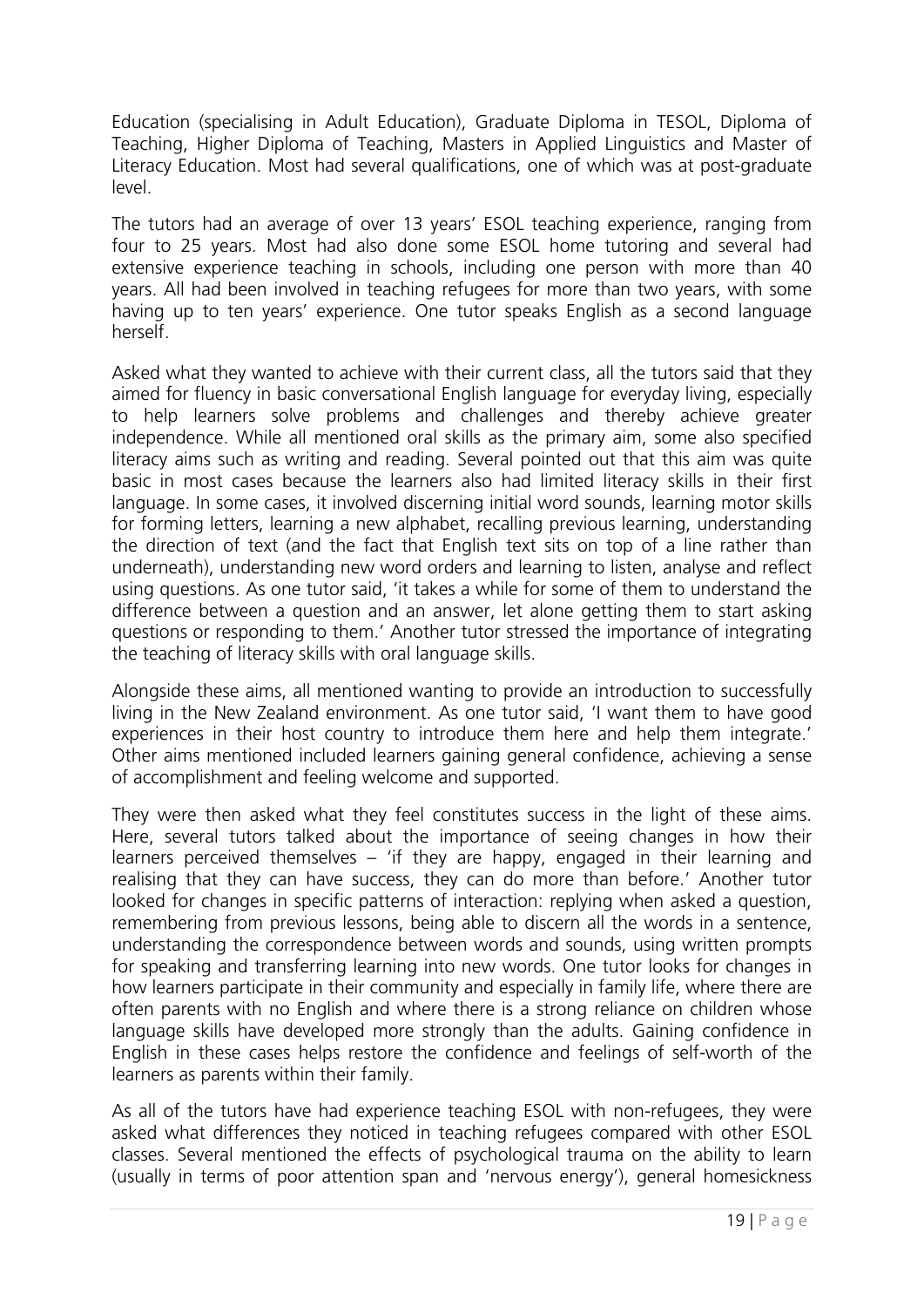and dealing with dislocated families where some family members are still in dangerous situations, but the most frequent comment related to the low levels of literacy skill, which meant that the refugees had to 'learn to learn', picking up many basic skills (for example, establishing routines, setting goals, interpreting symbolic representations such as maps and diagrams, dealing with abstractions, sitting at a table, understanding rules of appropriate behaviour, following instructions, using glue) that teachers take for granted in other ESOL classes. As one tutor said, 'you have to start learning from the absolute beginning, you can't take anything for granted.' Other differences included very low levels of ambition 'because they don't know yet what they can do.'

With such low levels of basic learning skills, tutors find that learners are not able to work on tasks independently (either at home or in the classroom) as they are reluctant to ask for help, or if they do, find it hard to specify their difficulty. They also felt that refugees take longer to retain new learning. One very experienced tutor said she estimated that her refugee learners took 4-5 times longer to consolidate their new skills than other ESOL learners.

Other challenges are probably not unique to refugee learners, but are present nonetheless. For example, because of traditional perceptions of teachers and high initial dependency, most learners tend to see their tutors as experts to be revered, the sole source of learning and particularly as one who imparts knowledge. This 'teacher as expert' perception makes it difficult to initiate learner-centred activities where learners are encouraged to function in small groups, where they provide mutual help and support or where individual learners are set independent tasks. Several tutors commented that learners found it difficult to work in this learner-centred way initially, but gradually became comfortable with it over a period of months. New learners then joining the class often joined in more readily because current class members helped socialise them into these new activities.

Tutors reported no difficulties with recruitment processes or attendance. The only difficulties with attendance were due to what tutors see as valid reasons such as religious celebrations, bad weather (having to walk long distances to class) and coping with family crises and illness.

There were varied reports about completing tasks at home. Some tutors said that it was too difficult (especially with low-level learners and those with large families) and therefore did not set any. Others felt that homework was worthwhile, even if some had difficulty with completion. In some cases, it prompted valuable developments such as parents and children all doing their homework together and, in one class, three women who now meet on a regular basis to work on their homework. Higher-level learners tended to ask for additional work between sessions.

## *Assessment of learning impact*

Typical assessment regimes included assessments using the ELP Assessment Kit twice a year (after Terms 2 and 4),<sup>11</sup> assessments of topics at the end of each term and ongoing (formative) assessment as an integral part of teaching. While reading and writing assessments are formal, listening and speaking tend to be more informal based on

 <sup>11</sup> Several tutors thought these assessments were too frequent given the slow rate of progress of many learners.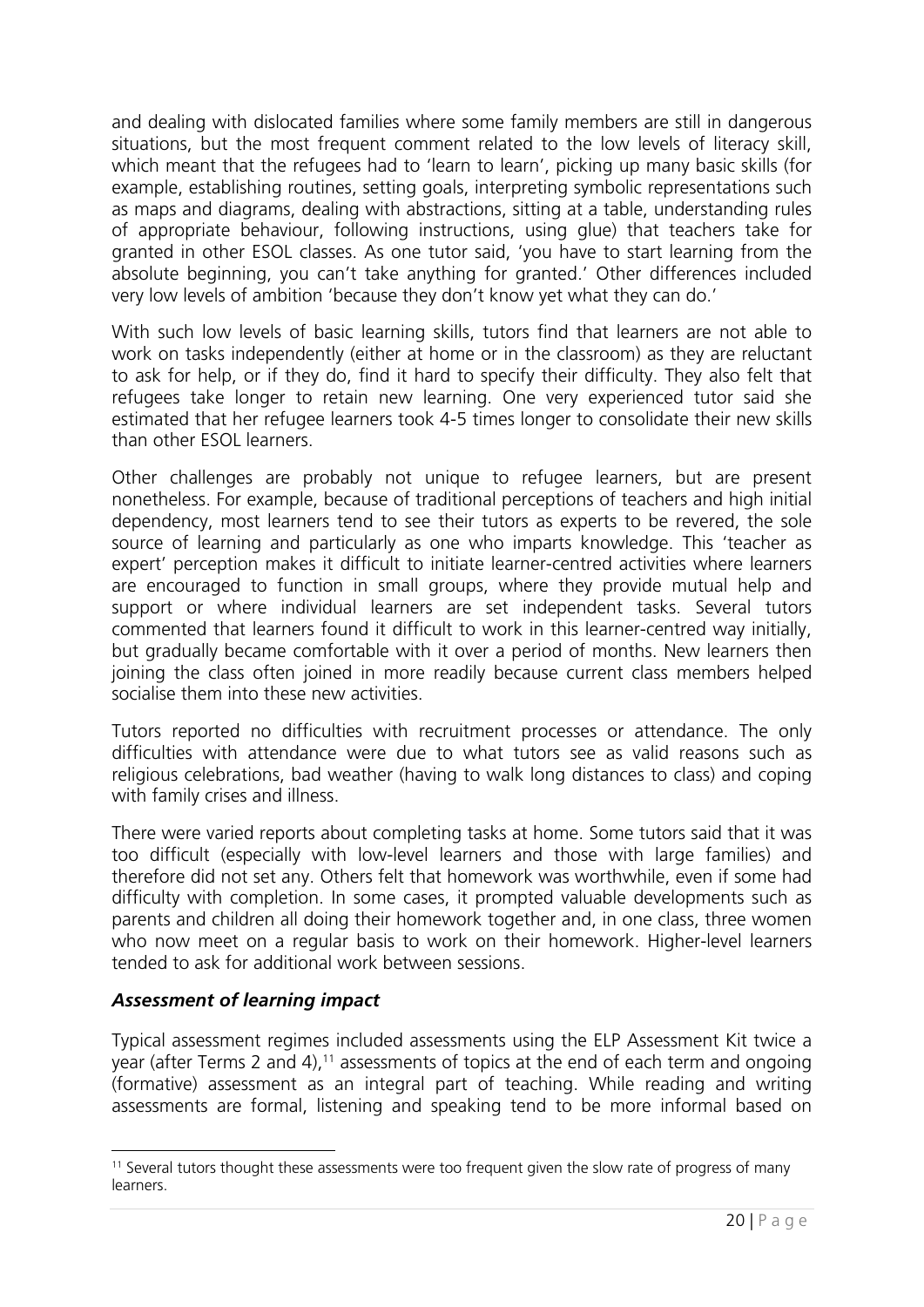teacher observation and checklists. All assessment material and ongoing samples of learner work are kept in individual learner portfolios.

Asked for their opinions about the assessments required of them, several tutors commented that they thought there were too many formal assessments required ('it takes a long time, it's a complicated process and energy-consuming') and that they relied more heavily on their professional judgement. One tutor commented, 'it [assessment] includes all the skills, but it's too time-consuming to be comfortable, whereas ongoing assessment is very useful.' Another challenged the adequacy of the assessment tools because there is a 'mis-match between the tests and what the student is being taught. Some of the tests are given repeatedly so the students become familiar with the tests.'

Irrespective of the assessment tools being used, all the tutors agreed that most of the learners' gains are 'small and incremental.' One tutor explained, 'progress is slow and variable. It varies according to things like age and their previous education. Young learners with some schooling make much faster progress than older ones who have never been to school. Some take 4-5 years to get to a point where they are confident and comfortable with 'survival English' and can leave the class – but there's always pressure from WINZ to get into jobs.' Another tutor challenged the reliability of the results as the tests are not standardised and the conditions for teaching are not suitable, 'so you can't guarantee the accuracy of testing.'

In terms of impact outside the classroom, the tutors had varied viewpoints. One tutor was cautious about their progress – 'it's hard to say, they say that they are more relaxed and competent, but it's slow progress though.' Others were more confident that their learners were making progress, mainly because the course content was strongly influenced by the learners generating their own topics of current interest or need. One commented, 'they are more confident, it broadens their outlook and makes New Zealand a little more familiar and comfortable.' Another was more adamant – 'there's been a visible improvement. They can make themselves understood, they have better access to health services because they can communicate with doctors and so on with increased confidence and higher self-esteem.'

## *Key strategies for success*

The tutors were asked to identify specific successful teaching strategies for literacy classes involving pre-literate refugees:

- 'being human' owning up to mistakes (useful in de-mystifying the teacher as expert), being prepared to be light-hearted when appropriate, being selfeffacing, using touch when appropriate (even with men)
- The importance of catering for everyone in the class, including higher-level learners who can easily be forgotten
- Ensuring that learners have all the requisite 'learning blocks' on which to build higher levels of learning – 'never assume they understand things we take for granted (like what a full stop is for) and if it takes a long time, then it takes a long time'
- Importance of everyone experiencing success by pitching teaching at the right level for the learner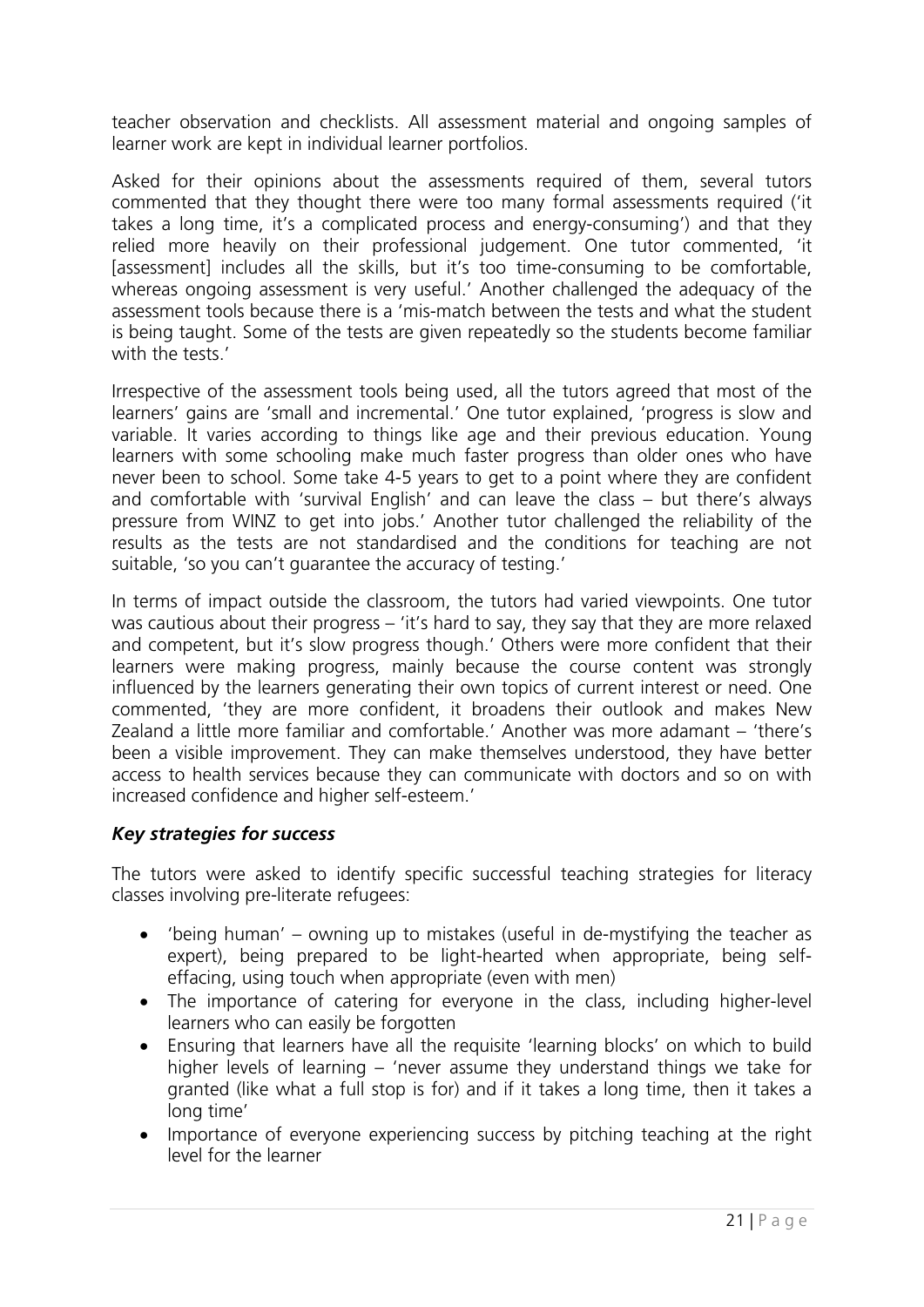- Ensuring relevance of teaching content by using 'realia' of everyday life tasks and issues
- Approaching tasks in several different ways (e.g. using pictures, speech and words) to ensure relevance; being prepared to rephrase and re-present if not successful
- Importance of teaching all four literacy skills (reading, writing, listening and speaking); ensure that writing is not the 'forgotten skill'
- Constantly reviewing skills 're-visit and re-cycle as much as possible by choosing resources that repeat prior learning to help them be confident'
- Importance of self-efficacy through praising achievement– 'I *can* do this'
- The value of a cycle of modelling/acting/role-play/re-cycle/reflection/practise in pairs
- Importance of basic list of 220 sight words, with some taught every day
- Phonics, especially for low-level learners
- 'Seizing the moment', being responsive in your teaching, looking for opportunities to maximise learning with individuals
- Dictation with all levels

As the use of BLTs is an integral part of teaching these courses, the tutors were asked for their assessments of this strategy. Their responses were universally positive. They valued their BLTs for a range of reasons: acting as a role model, helping identify and resolve issues in learners' wider lives, providing instant clarification of language-related difficulties, providing help in small-group work, acting as an intermediary generally between the tutor and learners, picking up subtle cultural signals from learners, motivating and affirming individual learners and helping organise class events and outings. BLTs are also key to coping with large classes.

There were also a number of difficulties or limitations with the use of BLTs in some cases: restrictions when the BLT did not speak some of the learners' languages, limitations when a few BLTs themselves had limited English skills and a danger that some learners become dependent on the BLT's translation when they should be working harder to understand things themselves.<sup>12</sup>

Finally, the tutors were asked for any general reflections about what they had learned as a result of teaching their refugee course. One tutor said that working with such lowlevel learners had 'made me think a lot more deeply about my teaching and broadened my teaching skills.' The course had also helped her empathise more with her learners and see learning from their perspective.

Several tutors commented that working with refugees had made them more sensitive to cultural issues, giving them greater understanding of cultural barriers both inside and outside the classroom (especially the discrimination refugees face) – 'it's taught me how to meld different cultures together and about tragedy and dislocation.' Another commented that 'you can never assume they see things the same way as you do' and that 'even if their progress can be slow, everyone will learn, even the elderly.' One very experienced ESOL tutor said that the course had taught her that while teaching in

  $12$  One tutor commented that some learners who did not share a language with the BLT appeared to make faster progress because they had to work harder at understanding the tutor on their own.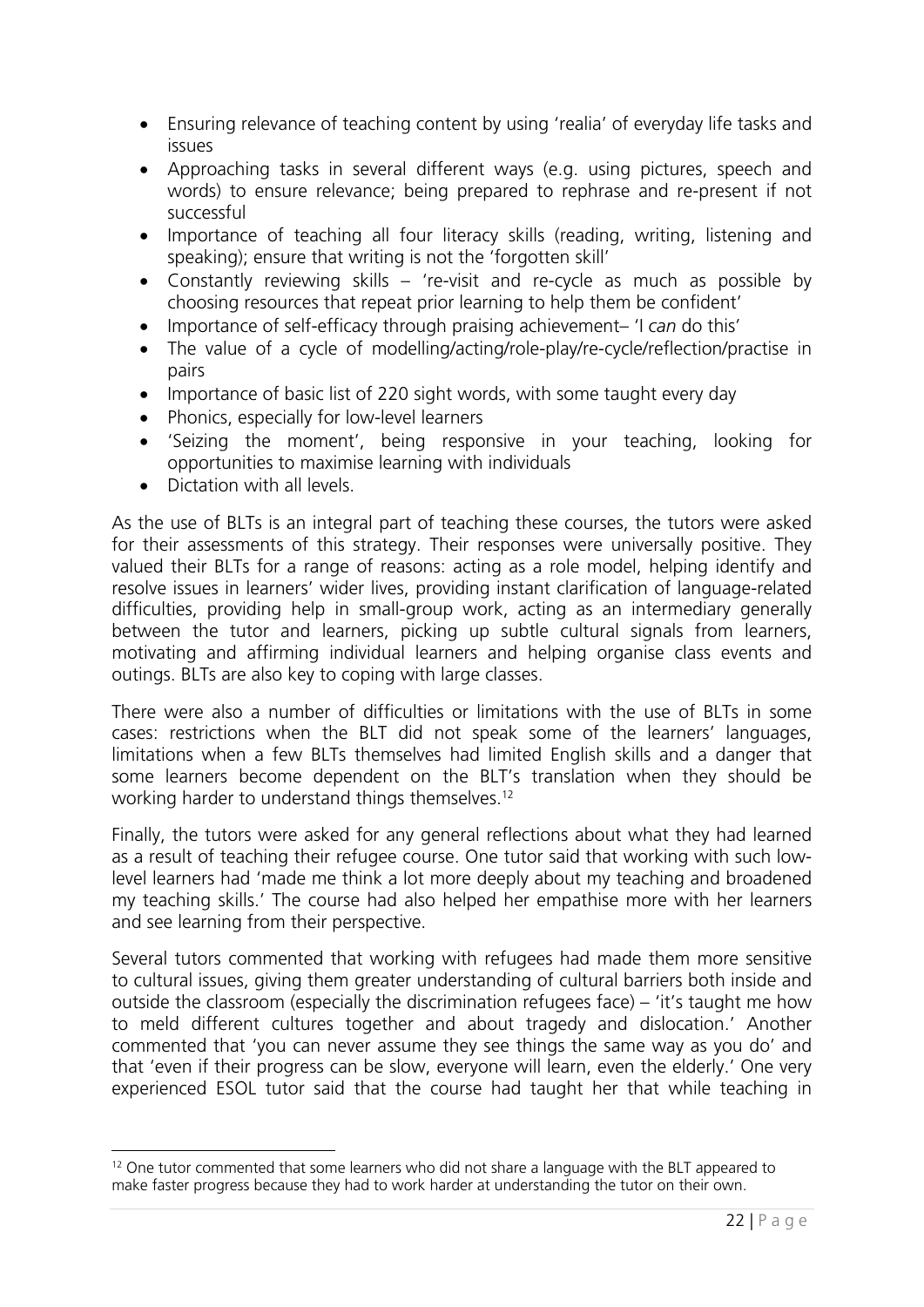context is important, she now places more importance on teaching out of context with regular phonics spots, sight reading and constructing sentences as valuable activities.

## **Bilingual assistant tutors' perspectives**

Six bilingual tutors were interviewed, one in Palmerston North and the rest in Auckland. They originally came from Bhutan, Afghanistan (2), Ethiopia and Iran (2). Most spoke at least three languages (including English), with one person speaking six. In most cases, they had learned at least some English in their home country, usually at school. Several had also attended English language classes in transit camps. One tutor had picked up English when working in a New Zealand factory and later supplemented this through the ELP Home Tutor programme. Several had also attended polytechnic courses in New Zealand and gained certificates in English. Most were reasonably fluent in English to a level where they freely conversed in their interviews. Two were a little hesitant and struggled to express themselves at times.

Formal qualifications ranged from none to a PhD; in addition, one had a vocational qualification. All had completed the ELP 2-day bilingual certificate course and one had trained as a schoolteacher while in a transit camp. This person had considerable teaching experience in schools teaching mixed-age classes, a second had tertiary teaching experience in a specialist technology field and another had some early childhood teaching experience.

In sum, while sharing similar backgrounds to those of their compatriot learners, the BLTs were from very diverse backgrounds linguistically, culturally and socially; they also had a diverse range of educational and professional qualifications and teaching experience. All however, have the ELP BLT training in common.

Asked how they saw their role as BLTs, all mentioned 'supporting' and 'assisting' the class tutor in a collaborative way. They identified a range of ways they do this: for example, interpreting and explaining for the learners, facilitating communication generally, explaining cultural customs to the tutor and working with individual learners on tasks set by the tutor. All the BLTs were clear that the teaching agenda is set by the class tutor and that it is the role of the BLT to help achieve the tasks specified by the tutor – 'she explains what she wants and I translate, work with the students, making sure they know what to do.'

As one BLT explained, 'it's important to make the students feel safe – they know there will be someone who can explain.' Another explained, '[it's about] filling the gap, working like a bridge, explaining when they don't understand either in English or [L1].' This BLT said that it was important that the BLT shares the learner background with the tutor in order to explain why learners do or don't do things, as most of the learners had never been to school and didn't always understand what was expected of them.

Asked to reflect on their experiences as BLTs, all were unanimous about it being a positive experience – as one said, 'it works well, I am happy.' Several said that the role could be frustrating at times, mainly due to learners' difficulties in achieving their goals.

The BLTs named two key outcomes for the learners: improving their language skills in order to become independent and overcoming cultural barriers in order to integrate into New Zealand society and achieve healthy lifestyles in their new environment – '[it's great] every time a learner achieves their own small goal, maybe writing their name, go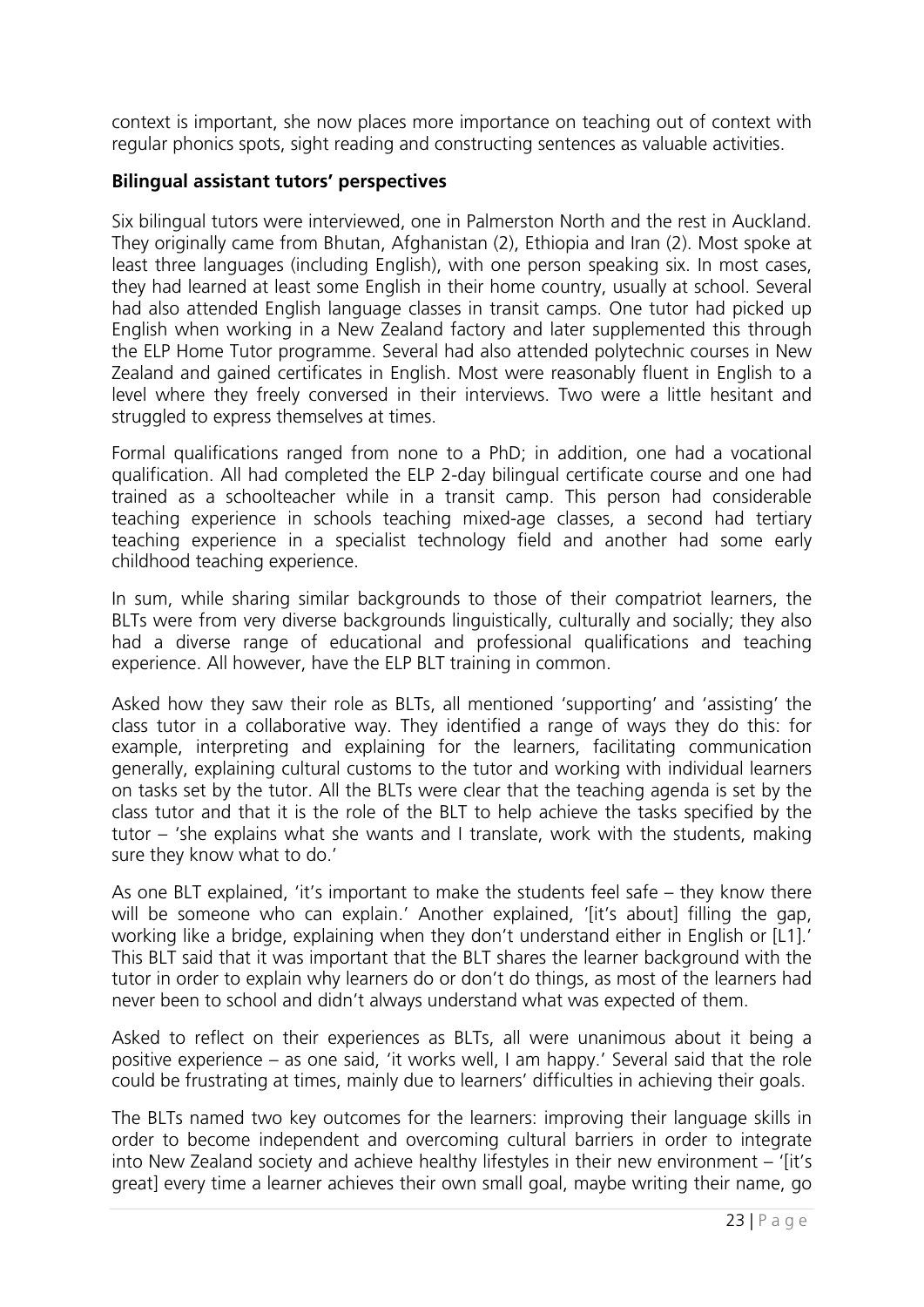shopping or whatever.' One BLT said that her ultimate goal with her learners was that 'they can solve their problems by themselves – one day!'

The BLTs were also asked to list particular challenges they found working with low-level refugee learners. Specific factors or issues they identified included:

- Coping with constant influxes of new learners who need to be integrated into the class routines as well as learn to be learners
- Coping with the demands of large classes, often in confined spaces
- Coping with multi-level classes
- Being able to identify what learners specifically need help with
- 'Getting them to understand' especially with instructions
- Giving due attention to single learners whose L1 is different from others in the class
- Lack of patience as the tutor and BLT endeavour to provide individual attention in a class of  $20+$  - 'they need a lot of help and can't work on their own much'<sup>13</sup>
- Coping with the different ethnic groups in the class where these groups had very different values ('there are different sets of rules for some groups'), for example in relation to gender issues.
- Achieving progress with older learners (several BLTs disputed this observation)
- Difficulties in completing tasks outside the classroom because of learners' low level of basic skills and very limited access to help.

There were also mentions of factors outside the classroom such as transport, financial difficulties, looking after relatives with serious or ongoing illness, lack of childcare and issues involving their children. One BLT also said that the learners were subjected to racism in their community, especially around issues of religion.

## *Key factors for success*

Asked what are the key factors in helping learners achieve their goals, the BLTs identified the following:

- Creating and sustaining a welcoming and supportive learning environment
- Patience 'you need to be very patient with them and explain things in ways they can understand'
- Ensuring they can have basic literacy skills such as holding a pen
- Working alongside tutors who are skilled in working with low-level learners
- Constant revision of previous learning to ensure consolidation of skills and knowledge
- Rote practice of oral skills, especially with very low level learners to ensure they have a solid foundation of key foundation skills such as greeting people and introducing themselves or dealing with shopkeepers.
- Varying teaching strategies according to the needs and skills of the learner
- Having ready access to support in L1, especially for very low-level learners

  $13$  The analogy used in some teaching observation studies is referred to as "keeping all the spinning plates (on sticks) spinning" and making sure that none of the plates falls. In other words, the tutor sets all the plates spinning by setting a task for individual learners to work on and then constantly goes round the learners needing the most help.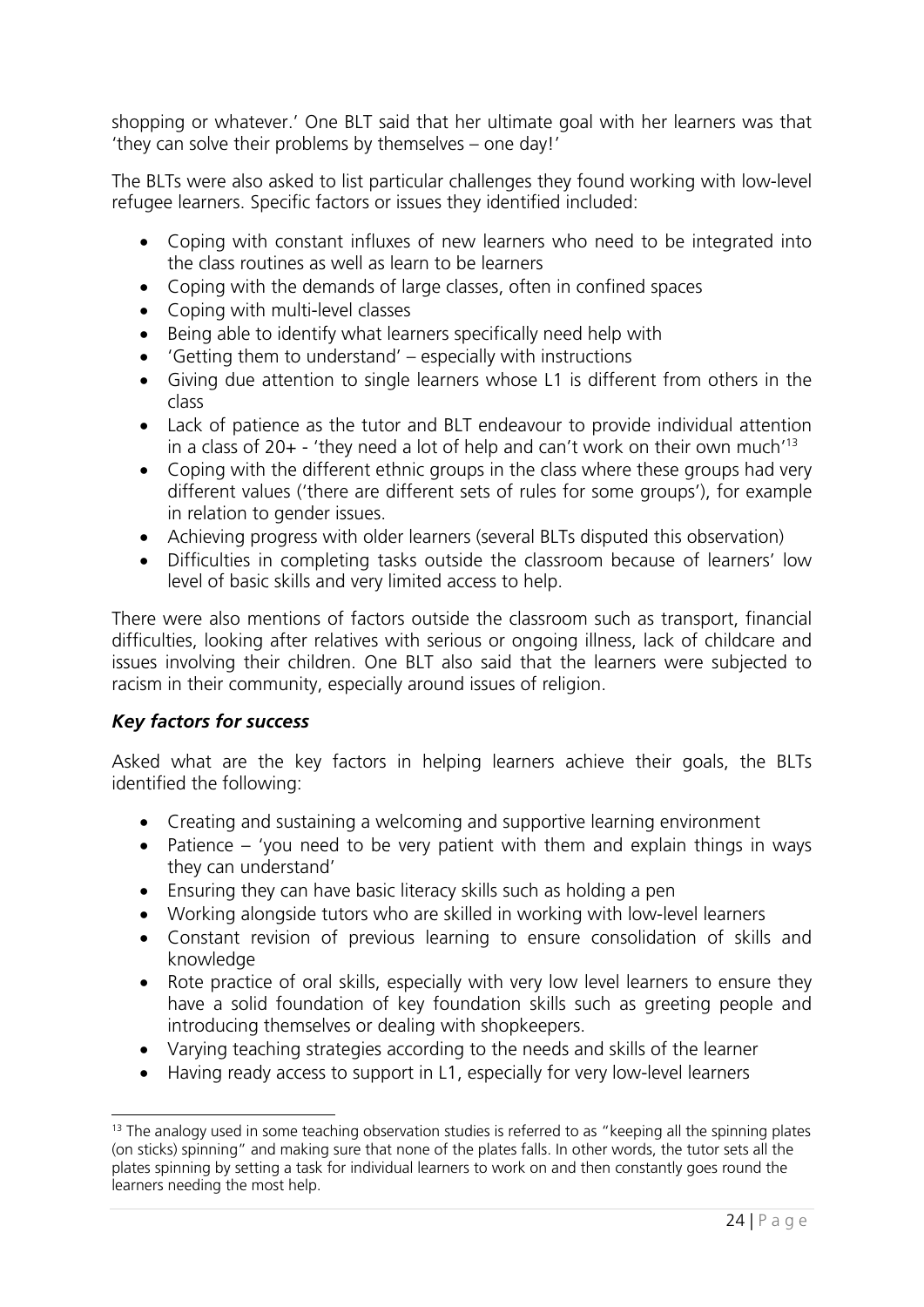- Ensuring that learners with a common language can work together on tasks so that they can pool their knowledge and skills to maximise vocabulary and understanding of task requirements
- Careful grouping of learners within the classroom to ensure that cultural values are not threatened (e.g. grouping older men away from younger women in some cultures)
- Helping with phonemic awareness
- Helping learners to practise new skills outside the classroom
- Showing respect for learners in terms of their age (especially older men), religion and culture
- Providing pastoral care outside the classroom  $-$  'they trust me with their problems from daily life'
- Understanding that learners' previous trauma can be played out in the classroom in the form of constant headaches, difficulties in concentrating on tasks and ongoing health issues
- The need for ongoing professional development (even as an informal group) to further develop their skills as BLTs
- Field-trips to significant New Zealand sites such as Parliament, a local farm and Te Papa.

## *Outcomes*

While improvements in English language skills did not always come readily or quickly with many of these learners, the BLTs reported that learners were keen to apply their new skills in situations outside the classroom. In particular they reported achievements such as being able to greet people, identifying themselves when needed, using ATMs, talking to their children's teachers, interpreting the origin and intention of written correspondence and purchasing items in a variety of types of shops.

The BLTs consistently mentioned the importance of gaining confidence not only in English language and literacy skills, but also the confidence to try these new skills outside the classroom. The most valued act of independence is seen as being able to visit health practitioners such as a GP or the hospital without having to have someone (usually a child) accompanying them to interpret.

Using purpose-developed assessments, teachers capture learning gains including small gains and gains that are not solely language based, such as the increase in confidence exemplified above.

## **Discussion**

A review of the research literature has shown that there are few studies on refugees as learners in New Zealand contexts. It also showed that there are concerns about the quality of provision for them. This study has provided some insights into the nature and extent of refugees' learning needs as well as some elucidation of strategies to achieve impact on their language and literacy skills with a longer aim of achieving successful settlement in New Zealand.

The challenges teachers face in achieving impact with their learners primarily come from two main sources: the social and pedagogical background of the learners and the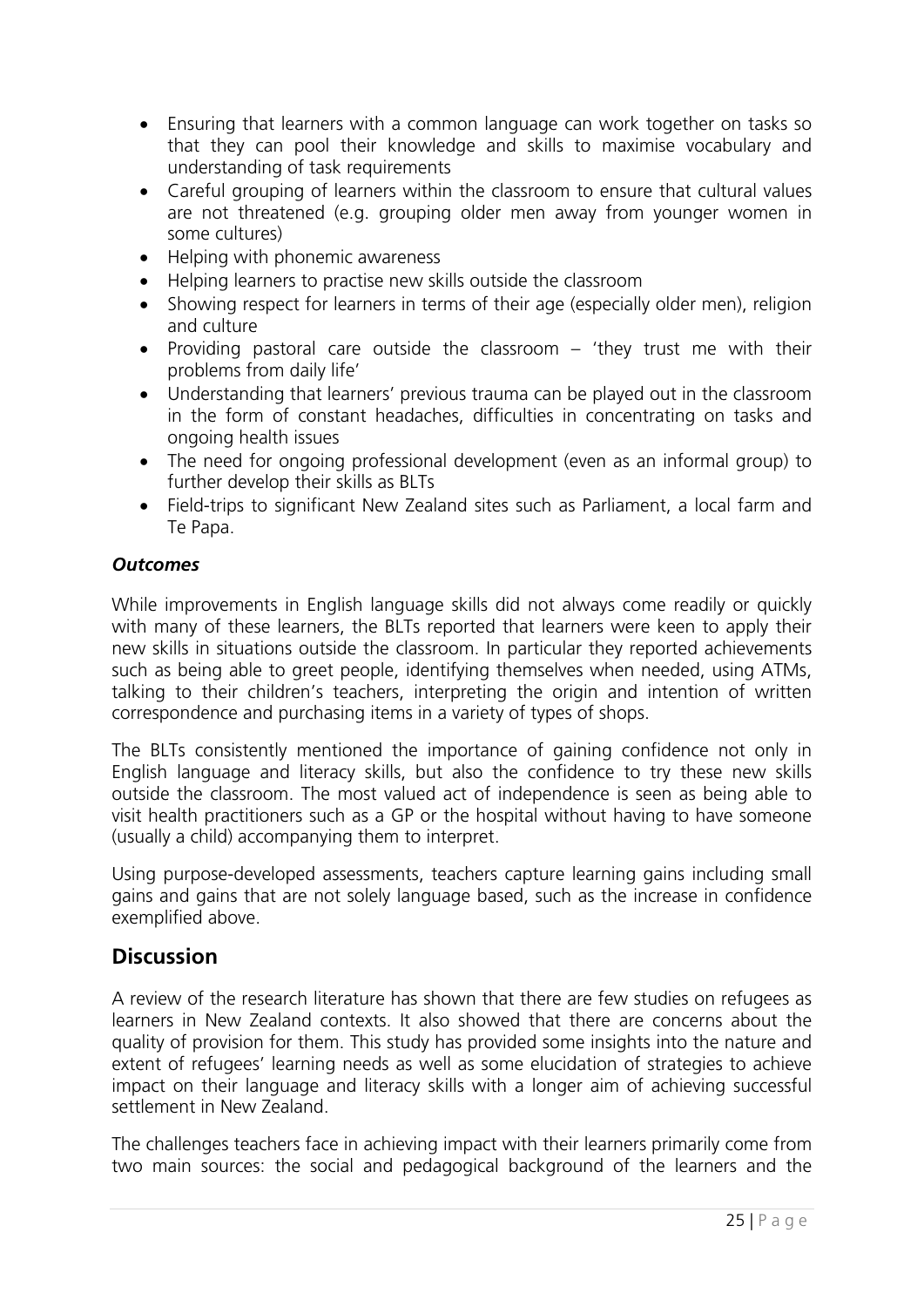nature of the content being taught. In both these respects, ESOL literacy courses for refugees present considerable challenges for the tutors involved.

While they do have diverse backgrounds and experiences, many refugee learners also share much in common that constitutes a considerable challenge for their teachers, especially in order to achieve the degree of impact that might be normally expected in a classroom. As this study and the review of the related research literature has shown, many refugees have encountered different types of trauma as a result of being exiled from their home country, undertaking a long and complicated process of transit through refugee camps and intermediary countries, before starting the gradual adaptation to their new environment. It is difficult to assess the degree of impact these experiences have on refugees generally and in relation to learning in particular, but it is clear that these learners bring much to the classroom that is not always immediately discernible that can impede and delay their rate of progress compared with other learners.

Added to these psychological constraints, the great majority have had at best minimal schooling experience and in most cases, none at all. As mature-age adults – with many skills not well recognised in a New Zealand context - they lack the 'learning blocks' necessary to facilitate learning that most learners acquire as school-children and take for granted as adult learners. Knowing how to behave appropriately in a classroom is not inherent behaviour, so for many refugees 'learning' starts with skills as basic as holding a pen, discerning between questions and answers and learning to work cooperatively on set tasks with their classmates. In addition, they need to comprehend the intrinsic nature of literacy itself – that written symbols represent sounds, words and meaning. In order to do this, they may need to learn a new alphabet and different directional conventions about how writing is presented on the page – from left to right, from top to bottom, on top of the line and not the reverse.

Even with these basic learning skills underway, many refugee learners begin acquiring their English and other literacy skills at the lowest level as they have no, or minimal, previous English and they often lack reading and writing skills in their first language. With all of these factors in play, progress is usually slow and painstaking, requiring the tutor to carefully scaffold skills, building on the small steps previously achieved and constantly revising in order to consolidate these initial gains. Making progress in language and literacy skills is developed through a balance of contextual learning to ensure personal relevance and motivation, but also the teaching of structural aspects of language to ensure correct guidelines for English usage. Learners and teachers alike summarise the priorities as patience, repetition, recycling.

As the learners develop their learning skills and fundamental literacy skills, they also develop a set of skills, attitudes and knowledge about their new environment, enabling them to undertake daily tasks in their community with increasing confidence. These gradual developments in turn build self-confidence, which in turn helps develop the motivation to further develop language and literacy skills. The self-confidence that comes from achieving learning milestones is also augmented by affective elements resulting from a supportive and stimulating learning environment. All these components combine to provide a positive momentum, which gathers force as the different factors mutually reinforce each other. This wheel of progress is extremely difficult to turn initially, but can gain momentum with skilful exertion on the four components.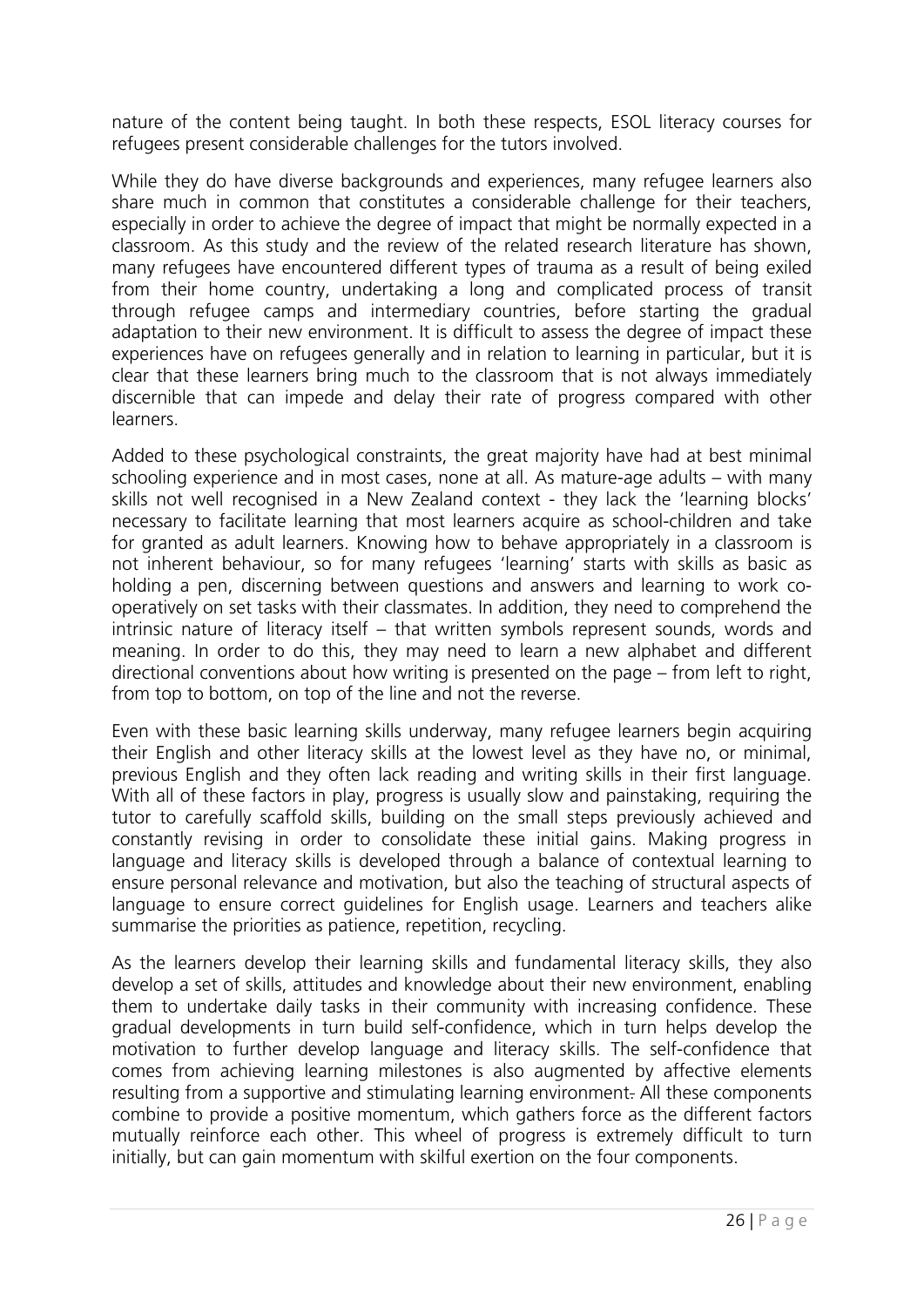

There are inevitably impediments to achieving this momentum. Psychological factors resulting from the refugee experience provide resistance that is unseen, but unquestionably present in the learners' abilities to take on new skills in an unfamiliar environment. External factors relating to managing family crises, coping with scant resources and a lack of knowledge and familiarity about support mechanisms and services can also impede what happens in the classroom. At worst, open discrimination exacerbates a feeling of anomie in surroundings that are vastly different from those left behind in the home countries. Within the classroom, crying babies, crowded conditions and high and increasing roll numbers also counter what the teaching staff can achieve.

## **Conclusion**

All those interviewed for this study were asked to identify factors or strategies they thought helped refugee learners learn English and literacy skills in their context. Each of the groups, tutors, bilingual tutors and learners, offered different assessments, but they also shared many in common:

- Teaching strategies and skills
	- o Constant revision of previous learning to ensure consolidation of skills and knowledge
	- o Varying teaching strategies according to the needs and skills of the learner
	- o Having ready access to support in L1 with BLTs, especially for very lowlevel learners
	- o Importance of everyone experiencing success by pitching teaching at the right level for the learner
	- o 'Seizing the moment', being responsive in your teaching, looking for opportunities to maximise learning with individuals
	- o Approaching tasks from different ways (e.g. using pictures, speech and words) to ensure relevance; be prepared to re-phrase and re-present if not successful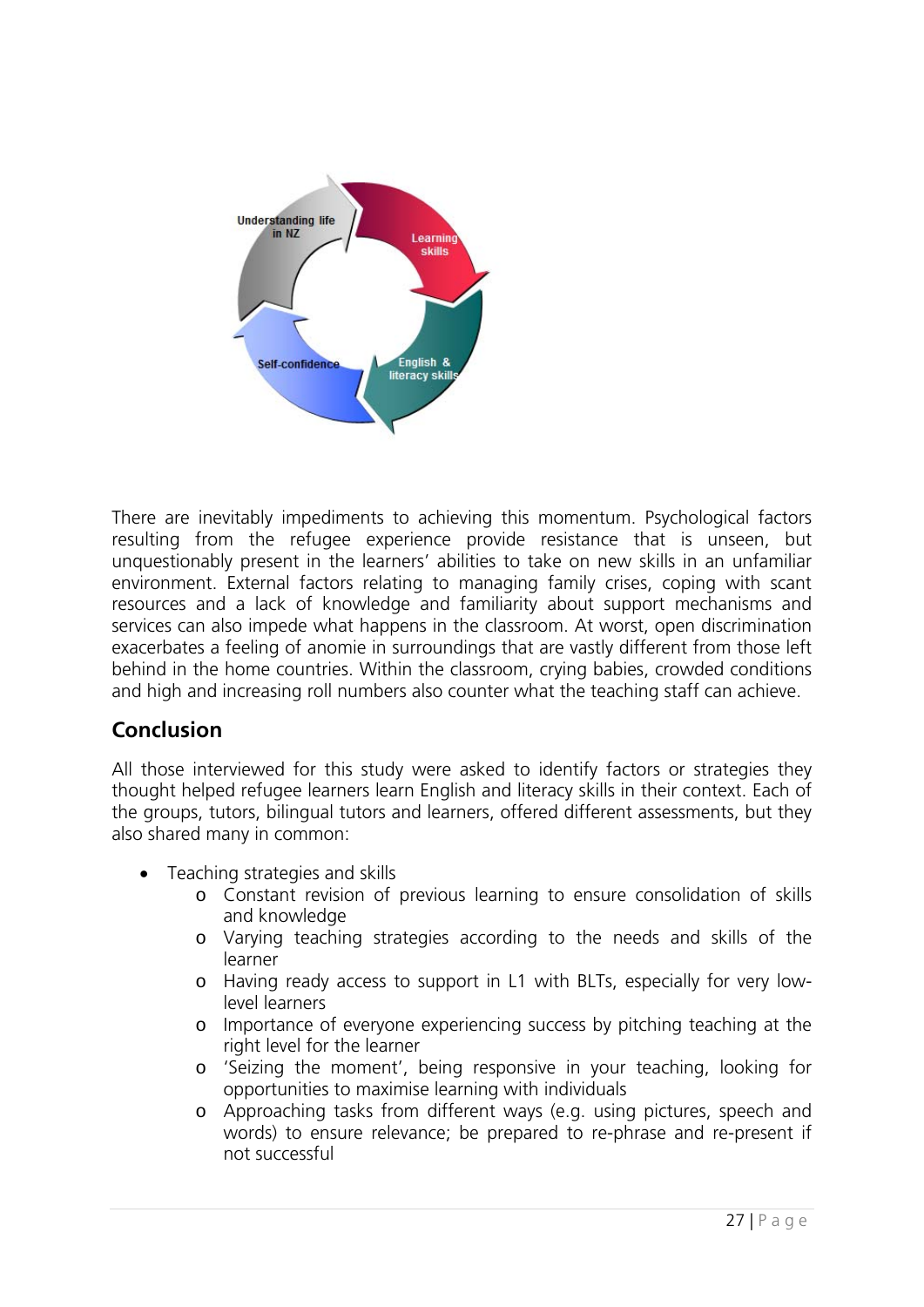- o The value of a cycle of modelling/acting/role-play/recycle/reflection/practise in pairs
- o Ensuring that learners with a common language can work together
- Teacher qualities
	- o Patience!
	- o Understanding that learners' previous trauma can be played out in the classroom
	- o 'Being human' and de-mystifying the 'teacher as expert'
- Teaching content
	- o Ensuring that learners have all the requisite 'learning blocks' on which to build higher levels of learning
	- o Ensuring relevance of teaching content by using 'realia', everyday life tasks and issues
	- o Importance of teaching all four literacy skills (reading, writing, listening and speaking)
	- o Importance of basic sight words, with some taught every day
	- o Phonics, especially for low-level learners
	- o Dictation with all levels
	- o Rote practice of oral skills, especially with very low level learners to ensure a solid foundation of key skills.
- Teacher development
	- o The need for ongoing professional development for teachers and BLTs
- Learning environment
	- o Creating and sustaining a welcoming and supportive environment
	- o Careful grouping of learners within the classroom to ensure that cultural values are respected and not threatened
- Interpersonal relationships
	- o Importance of learners believing they can succeed (self-efficacy) through praising achievement
	- o Showing respect for learners in terms of their age, religion and culture
	- o Understanding that learners' previous trauma can be played out in the classroom in the form of constant headaches, difficulties in concentrating on tasks and ongoing health issues
- Outside the classroom
	- o The need to practise new skills outside the classroom
	- o Field-trips to significant New Zealand sites
	- o Pastoral care for issues outside the classroom.

It is difficult to know the extent and specific impact of these strategies on refugees' learning outcomes without substantial studies involving classroom observation and pre- /post-assessment of their skills. In addition, the learning outcomes are part of a complex process of resettlement.

Nonetheless, the strategies constitute a valuable pointer to what refugees value in the classroom and what tutors and their bilingual assistant tutors rate as effective. To a significant extent, the findings support current practice.

There is a great deal of existing knowledge about working with this group of learners: in New Zealand, most of this expertise is in the heads of the practitioners. The lists above summarise the most important elements of working with adult refugee learners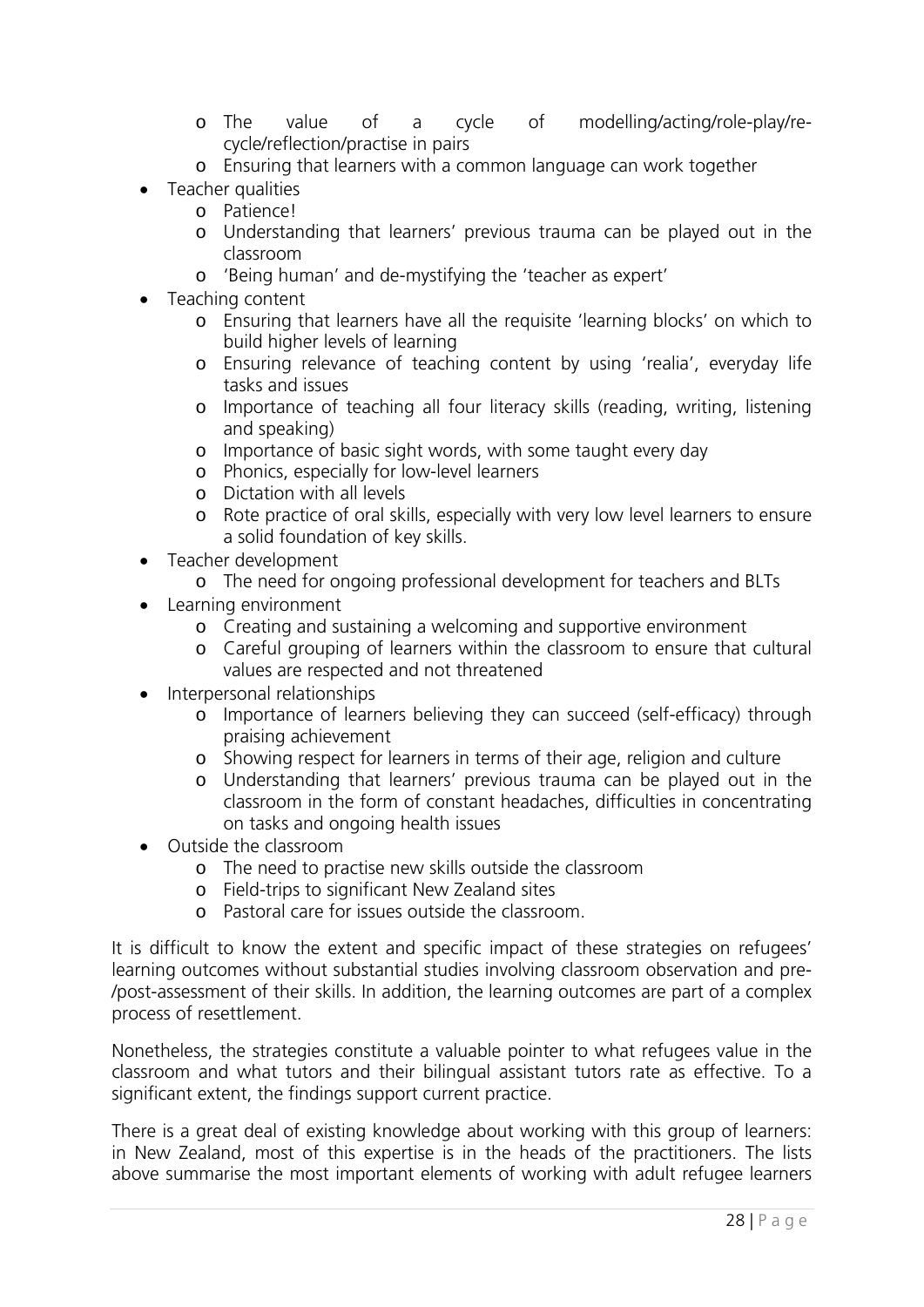according to the experience of those who work with them. Existing literature (mostly from overseas) supports the findings, and the findings support the aim of this project (see page 3) - to provide a systematic documentation of these learners' distinctive needs as well as evidence of effective educational strategies for use in other ESOL- literacy and other adult education programmes.

Although there has not been any specific assessment data included, interview feedback, some observation and other research all point to the magnitude of the challenge to achieve impact with these learners, usually requiring in excess of 500 hours of tuition to achieve significant results.<sup>14</sup> In particular, the very low level of language and literacy skills coupled with refugee experience mean that teaching in these classes is probably among the most challenging situations that tutors can undertake. In order to initiate and gain momentum with their learners, tutors and BLTs need to ensure that they start building skills from the very beginning, carefully consolidating these skills as well as addressing important personal and social needs that are intertwined with these processes. Ensuring that all these factors are addressed and overcome is rarely straightforward, but when achieved can produce valuable, albeit modest, results which are instrumental in assisting effective resettlement and participation in the new country.

<sup>&</sup>lt;sup>14</sup> Most of the learners in this study receive 320 hours of tuition per annum.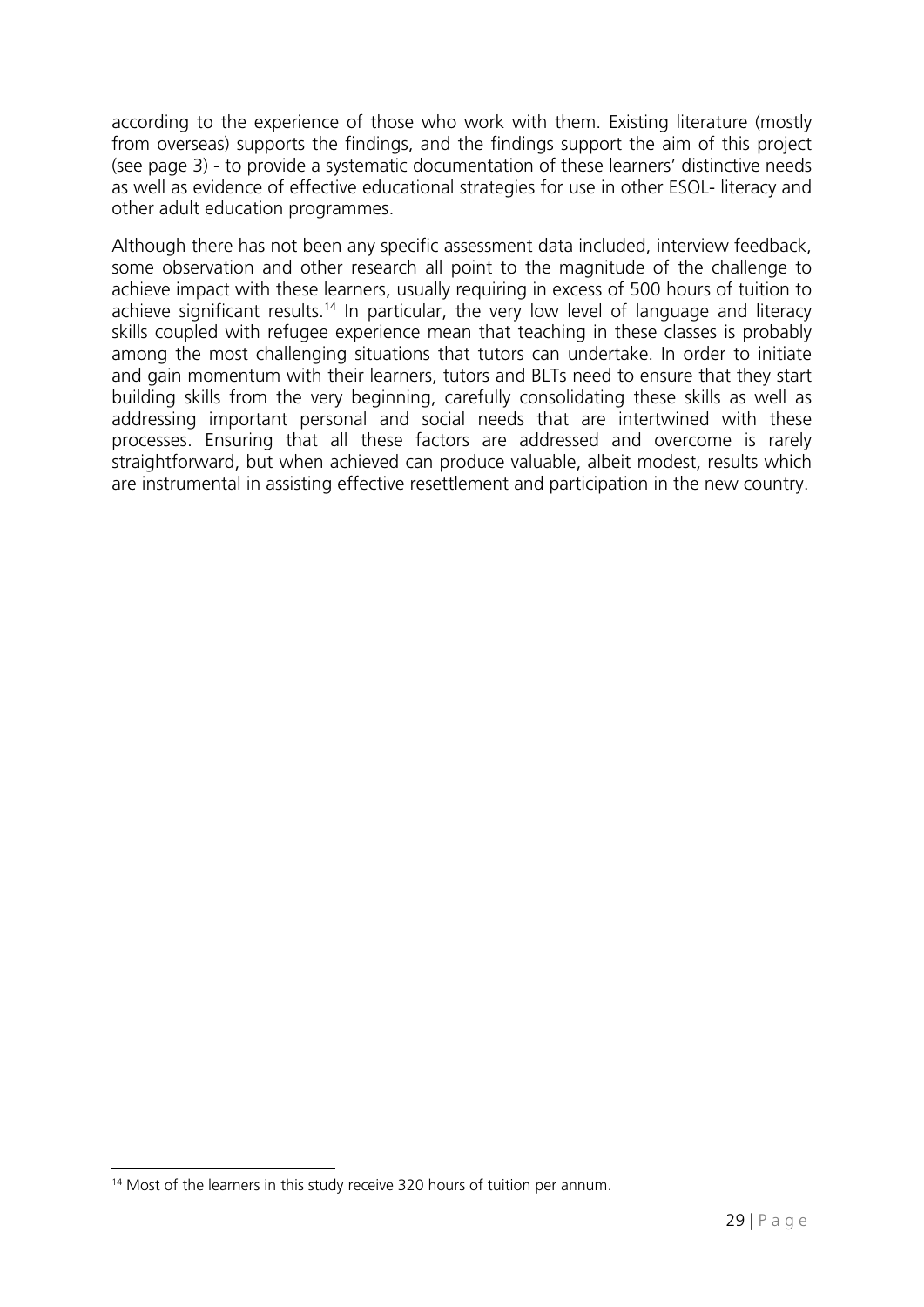## **References**

- Adkins, M. A., Sample, B., & Birman, D. (1999). *Mental health and the adult refugee: The role of the ESL teacher*. Washington, DC: National Center for ESL Literacy Education.
- Altinkaya, J., & Omundsen, H. (1999). Birds in a gilded cage': resettlement prospects for adult refugees in New Zealand. *Social Policy Journal of New Zealand, 13*, 31-42.
- Barton, D., & Pitt, K. (2003). *Adult ESOL pedagogy: a review of research, an annotated bibliography and recommendations for research*. London: NRDC.
- Benseman, J., Sutton, A., & Lander, J. (2005). *Working in the light of evidence, as well as commitment. A literature review of the best available evidence about effective adult literacy, numeracy and language teaching*. Auckland: The University of Auckland.
- Bigelow, M., & Schwarz, R. (2010). *Adult English language learners with limited literacy*. Washington DC: National Institute for Literacy.
- Bihi, A. (1999). *Cultural identity, adaptation and well-being of Somali refugees in New Zealand.* Victoria University, Wellington.
- Blaker, J., & Hardman, S. (2001). *Jumping the barriers: language learning with refugee groups in New Zealand* Paper presented at the I.A.C.D. conference, 2-6th April, Rotorua.
- Burgoyne, U., & Hull, O. (2007). *Classroom management strategies to address the needs of Sudanese refugee learners*. Adelaide: NCVER.
- Condelli, L., Wrigley, H. & Yoon, K. (2009). 'What works' for adult literacy students of English as a second language. In Reder, S. & Bynner, J. (Eds.), *Tracking adult literacy and numeracy skills. Findings from longitudinal research*. New York: Routledge.
- Florez, M., & Terrill, L. (2003). Working with literacy-level adult English language learners http://www.cal.org/caela/esl\_resources/digests/litQA.html
- Gray, A., & Elliott, S. (2001). *Refugee resettlement research project. 'Refugee Voices'. Literature review* Wellington: New Zealand Immigration Service.
- Hamilton, R. and Anderson, A. (2000). *Interventions for refugee children in New Zealand: methods, models and best practice*. Wellington, Ministry of Education.
- Haywood, M. (2007). Applying post-critical approaches to refugee-centred education. MA (Applied Language Studies), AUT University (unpublished) http://aut.researchgateway.ac.nz/bitstream/handle/10292/221/HaywardM.pdf?sequence= 2
- Kaur, T. (2011). Personal observations of English learning in a refugee classroom. Wellington: Ako Aotearoa.
- Magro, K. (2006-2007). Overcoming the trauma of war: literacy challenges of adult learners. *Education Canada, 47* (Winter), 70-74.
- McDermott, K. (2004). *Review of adult refugee education programmes*. Wellington: Ministry of Education.
- McMillan, N., & Gray, A. (2009). *Long-term settlement of refugees: an annotated bibliography of New Zealand and international literature*. Wellington: Department of Labour.
- New Zealand Immigration Service. (2004). *Refugee voices: a journey towards re-settlement*. Wellington: Department of Labour.
- Roach, K., & Roskvist, A. (2007). ESOL provision for adult immigrants and refugees in New Zealand: Policy, practice and research. *Prospect, 22*(3), 44-63.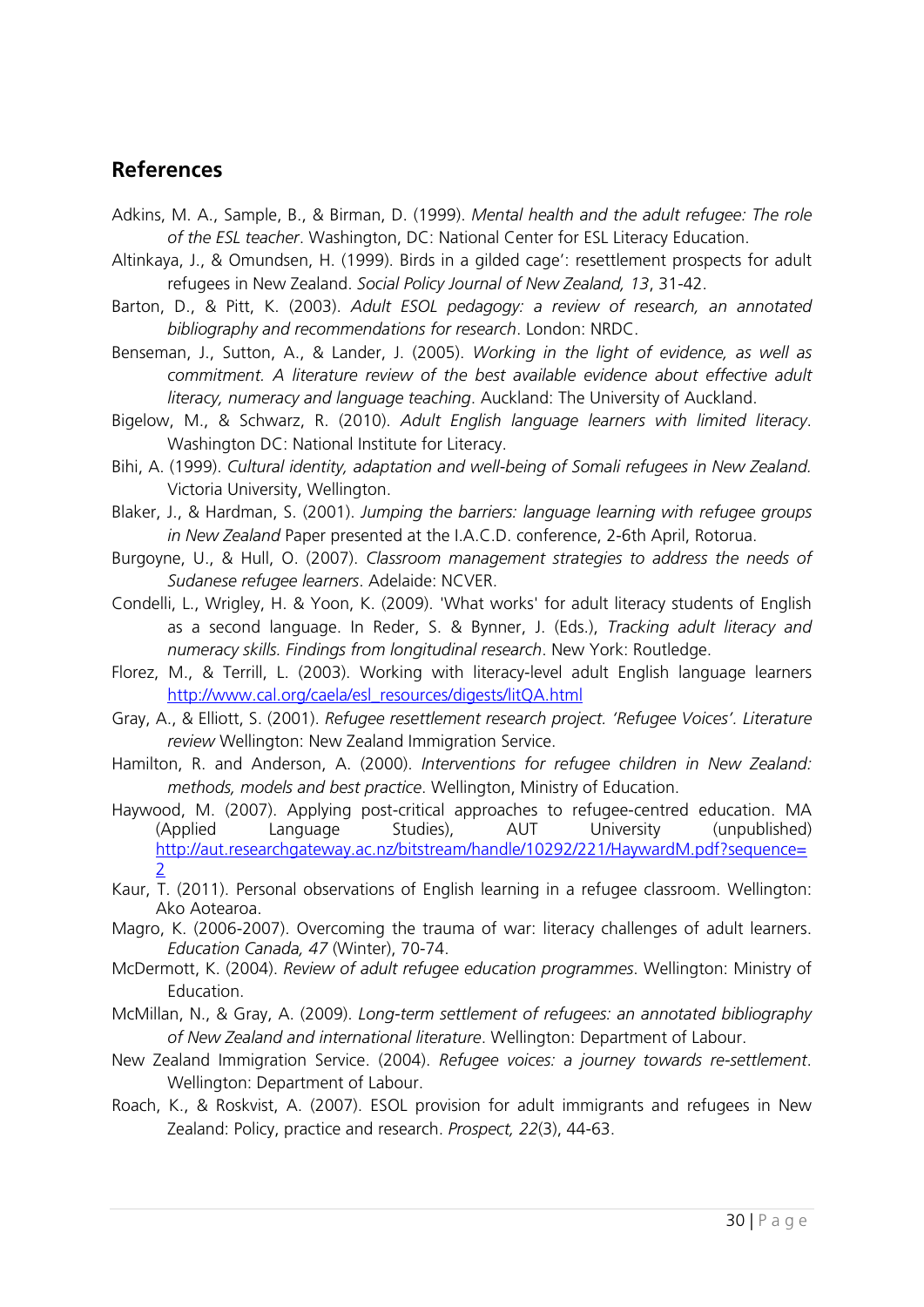- Roberts, C., Baynham, M., Shrubshall, P., Barton, D., Chopra, P., Cooke, M., et al. (2004). *English for speakers of other languages (ESOL) - case studies of provision, learners' needs and resources*. London: National Research and Development Centre.
- Shadbolt, M. (1996). *The longest journey: the resettlement of Ethiopian and Eritrean refugees in Auckland.* Massey University, Palmerston North.
- Shameem, N., McDermott, K., Martin-Blaker, J., & Carryer, J. (2002). *Through language to literacy. A report on the literacy gains of low-level and pre-literate adult ESOL learners in literacy classes*. Auckland: UNITEC, AUT and ESOL Home Tutor Service.
- Sobrun-Maharaj, A., Tse, S., Hoque, E., & Rossen, F. (2008). *Migrant and refugee youth in New Zealand: a study of key informants*. Wellington: Department of Labour.
- Strategic Social Policy Group (2008). *Diverse communities exploring the migrant and refugee experience in New Zealand.* Wellington: Ministry of Social Development.
- Teachers of English to Speakers of Other Languages Aotearoa New Zealand. (2003). Refugees Learning English.

http://www.tesolanz.org.nz/Site/Publications/Reports/Refugees\_2003.aspx

- Tertiary Education Commission (2008). *English for speakers of other languages (ESOL) Report on national gaps and priorities*. Wellington: Tertiary Education Commission.
- Watts, N., White, C., & Trlin, A. (2001). *English language provision for adult immigrants and/or refugees from non-English speaking backgrounds in educational insititutions and private training establishments in New Zealand.* Palmerston North: Massey University.
- White, C., Watts, N., & Trlin, A. (2001). *Immigrant and refugee experience of ESOL provision in New Zealand: realities and responsibilities*. Palmerston North: Massey University.
- Woodley, A. & Williams, L. (2012). *Funded services to migrants and refugees in Auckland.* Auckland: Point Research.